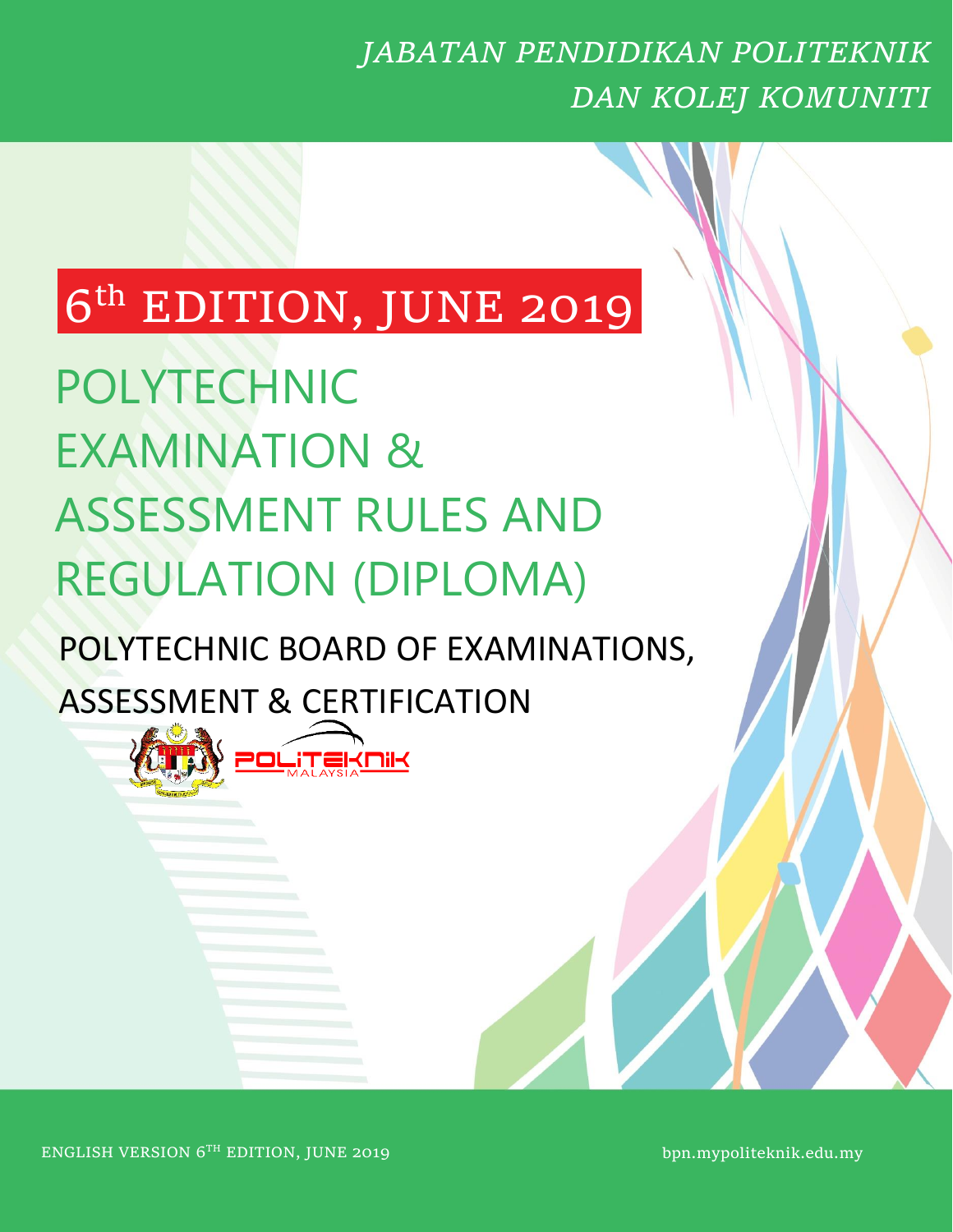#### **BAHAGIAN PEPERIKSAAN DAN PENILAIAN**

JABATAN PENDIDIKAN POLITEKNIK DAN KOLEJ KOMUNITI, KEMENTERIAN PENDIDIKAN MALAYSIA, ARAS 6, GALERIA PJH, JALAN P4W, PERSIARAN PERDANA, PRESINT 4, 62100 PUTRAJAYA, W.P. PUTRAJAYA.

| No. Telefon    | (03) 88882630                |
|----------------|------------------------------|
| No. Faksimili  | (03) 88885634                |
| E-mel          | : ippkk.bpn@moe.gov.my       |
| Laman Sesawang | : http://www.mypolycc.edu.my |

Hak Cipta © 2019 **Bahagian Peperiksaan dan Penilaian, JPPKK** Cetakan Pertama 2019

*Hak cipta terpelihara. Mana-mana Bahagian di dalam buku ini tidak dibenarkan untuk disalin, disimpan dalam sebarang bentuk dengan apa cara, elektronik, mekanikal, fotokopi dan rakaman atau sebaliknya atau apa cara yang memungkinkan untuk diterbitkan semula tanpa izin daripada*  **Bahagian Peperiksaan dan Penilaian, JPPKK***.*

#### **ISBN 978-967-2243-59-5**

**Diterbitkan oleh:**  Bahagian Peperiksaan Dan Penilaian Jabatan Pendidikan Politeknik Dan Kolej Komuniti, Kementerian Pendidikan Malaysia,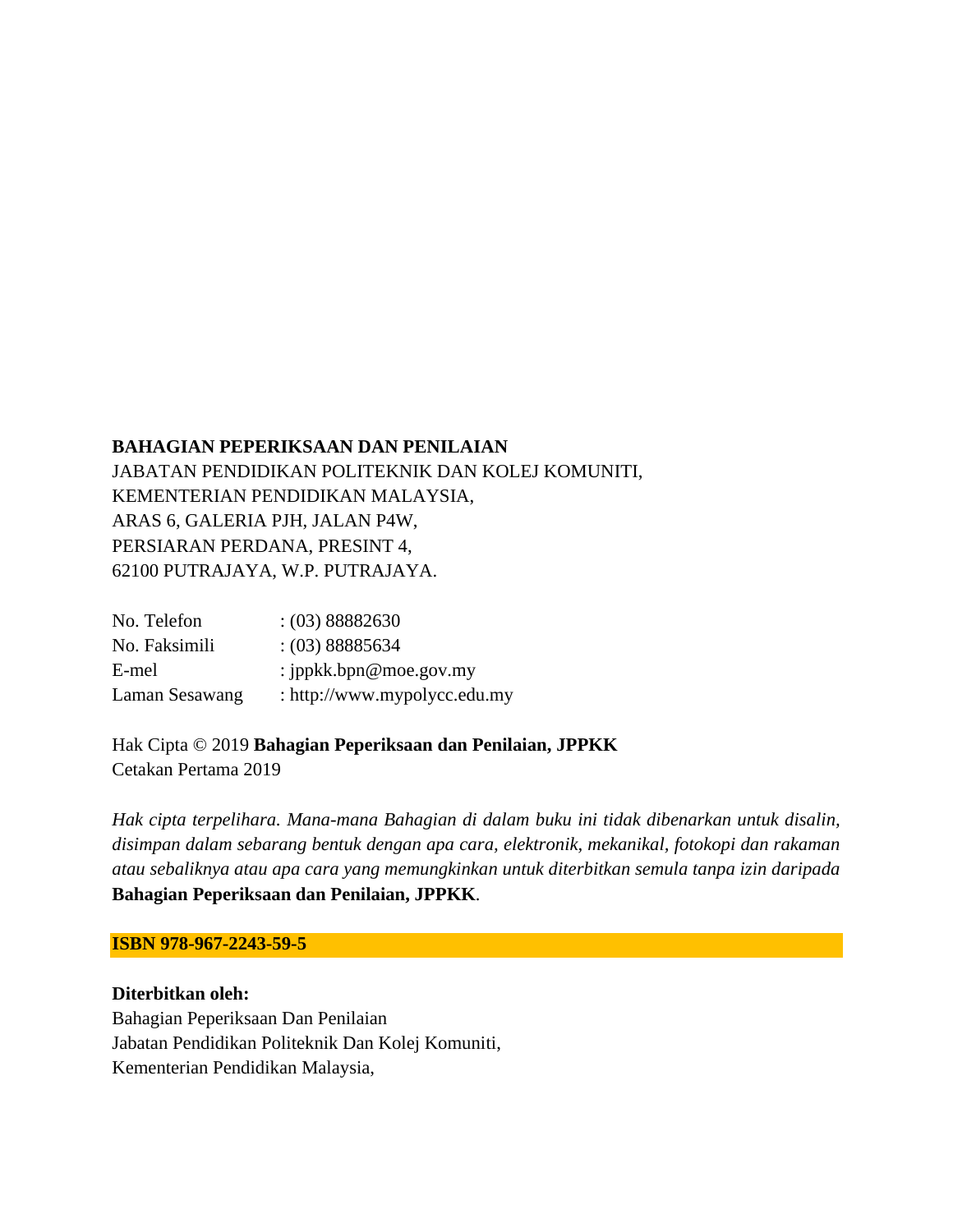In implementing the mandates given by the Minister under regulation 7, Education (Polytechnics Examination and Certificate/Diploma) Regulations 2012, The Polytechnics Board of Examinations and Certificate/Diploma<sup>1</sup> makes the following guidelines;

### **SECTION 1: INTRODUCTION**

#### **1. TITLE AND COMMENCEMENT DATE**

This guideline is entitled **"Polytechnic Examination and Assessment Rules and Regulations (6th Edition)"** which comes into operation on **June 2019**.

#### **2. OBJECTIVE**

The purpose of this guideline is to ensure standardise and equitable processes of planning, administration and management of all matters pertaining to examination or other forms of assessments at all Ministry of Education Polytechnics.

#### **3. RIGHTS AND RESPONSIBILITIES**

Each polytechnic has a responsibility to ensure that appropriate guidelines pertaining to learning approach, assessment, supervision and administration of examination are provided to all registered students, conforming to regulations approved by The Polytechnics Board of Examinations.

#### **4. DEFINITION OF TERMS**

In these guidelines, unless the context otherwise requires, the following words and expressions have the following meanings:

**"Academic Advisor"** refers to a lecturer or any officer appointed by the Head of Academic Department to support and guide students to improve their abilities and skills and to develop effective strategies towards academic, personal, attitude and soft skills excellence.

**"Academic Head of Department"** refers to an officer appointed by the Director General of Polytechnic and College Community Education to lead an academic department.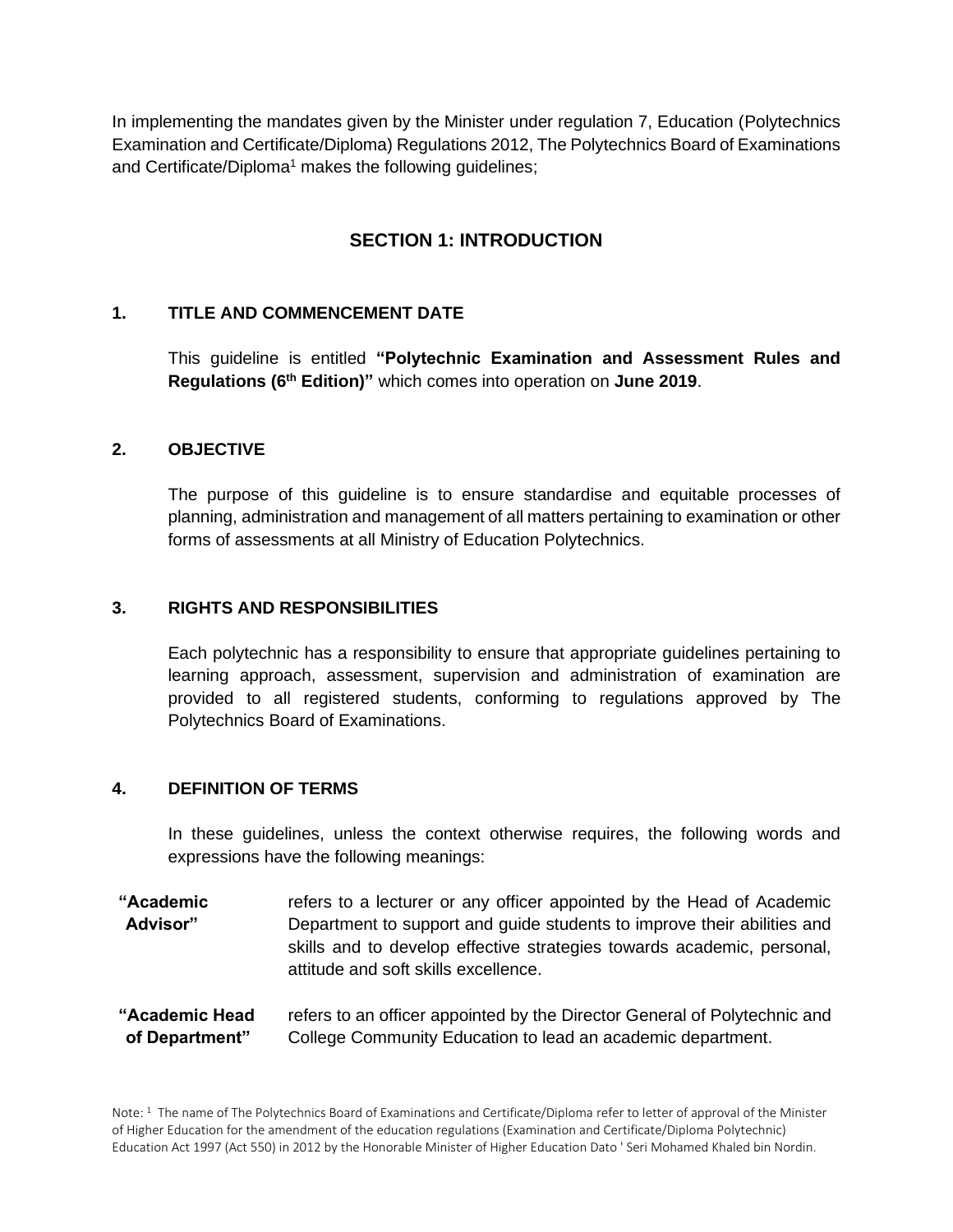- **"Allowing to Copy"** refers to but not limited to collaborating with others in the act of copying or an attempt to copy, whether successful or not, during an examination
- **"Answer Scripts"** refers to answer booklets submitted by student taking a written final examination
- **"Appeal"** refers to written application by a student to re-evaluate assessment results or penalties.
- **"Assessment"** refers to any form of evaluation carried out to measure the students progress, academic capabilities or practical skills hence their achievement for the intended learning outcomes. Assessment carried out continuously will include but not limited to written, oral, observation, practical, quiz, test, task and project.
- **"Attempt to Cheat"** Refers to an act or event of cheating in order to answer the questions in an ongoing examination
- **"Attempt to Copy"** refers to the possession of any form of prepared notes/ information/ documents or to retrieve them by any means, or from any sources, that will assist in answering questions in an ongoing examination.
- **"Certificate"** refers to Certificate, Diploma, Advanced Diploma and Bachelor Degree awarded to students who have fulfilled the programmes' requirements
- **"Cheating"** refers to deceptive in any form and in any manner in the assessment.
- **"Compulsory Courses"** refers to specific courses that all students must enroll and pass in order to graduate
- **"Copying"** refers to but not limited to using prepared notes/ information/ documents in any means or forms or to retrieve them from any source for the purpose of unauthorised use during an examination
- **"Core Courses"** refers to mandatory group of courses made up of common core courses and discipline core courses offered in specific departments.
- **"Discipline Core Courses"** refers to courses offered in a programme that have specialization in a particular discipline
- **"Course Exemption"** refers to students' exemption from a specific course in the registered programme based on the knowledge and skills acquired from previous courses or experience. It will not contribute any credit value and must be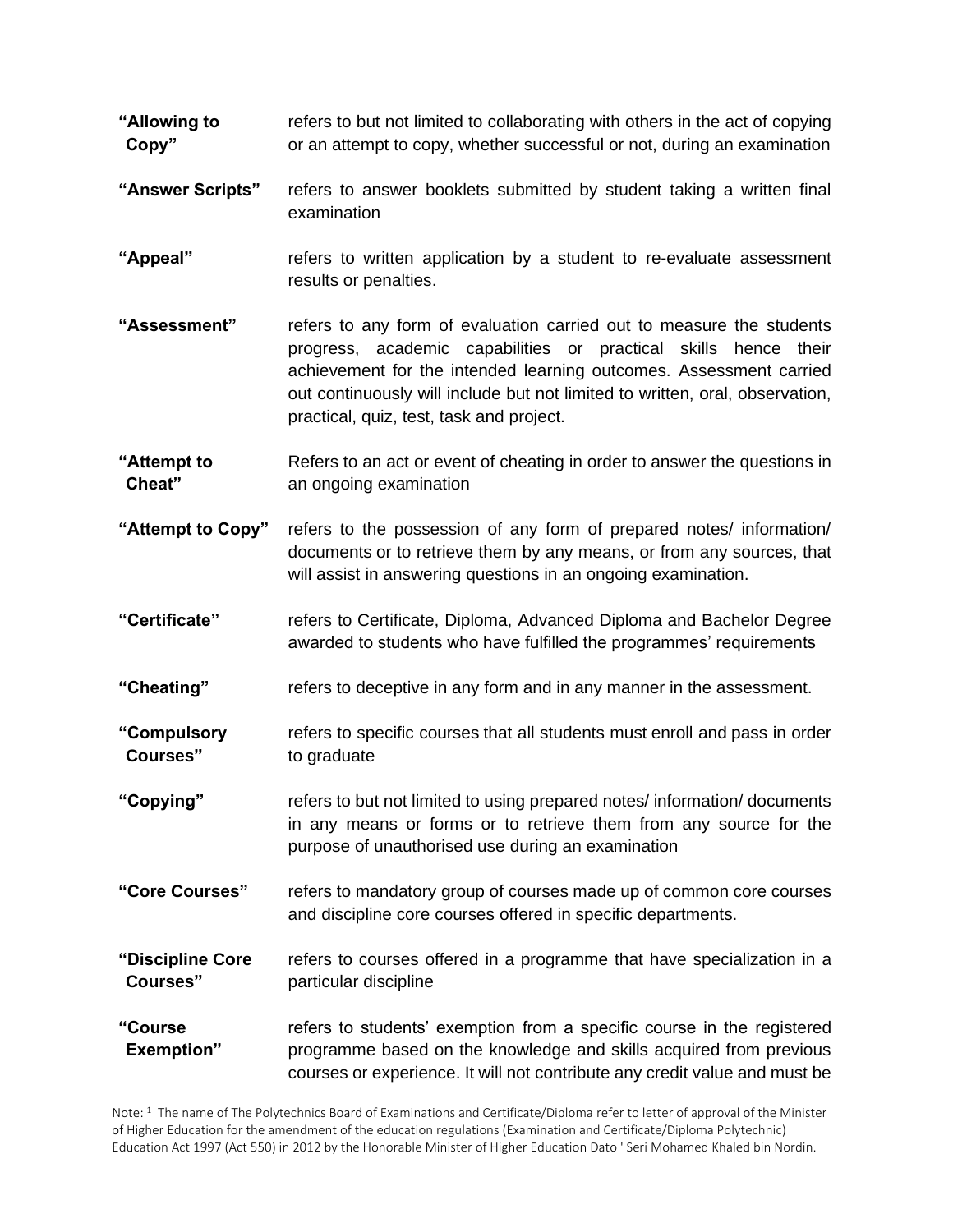substituted with another appropriate course or courses with the same credit value.

**"Course Lecturer"** refers to a lecturer who is responsible in delivering lectures and assessment in a particular course

**"Course Registration Slip"** refers to a statement listing all of the courses that a student enrolled in.

- **"Coursework"** refers to theoretical and practical assignments to be completed by students that contributed to their overall assessment marks which are assessed separately from their final examination. Coursework can have individual or group components and can be carried out inside or outside of the campus.
- **"Credit"** refers to a quantitative measurement denoting the learning loads expected to achieve specific learning outcomes.
- **"Credit Point"** refers to the value attached to each course undertaken as part of a programme. The credit point value of a course reflects the amount of work required in the course.
- **"Credit Transfer"** refers to a mechanism which allows credit awarded for a previous study in the same or different institution to be recognised, quantified and included towards the credit requirements for a current programme.
- **"Cumulative Grade Point Average (CGPA)"** refers to the current overall weighted Grade Point Average achieved by a student in all the examinations taken.
- **"Deferment of Studies"** refers to a student deferring his/ her study due to specific reasonable reasons with the Director's approval. The deferred period will not be considered as a duration of study at the polytechnic.
- **"Elective Courses"** refers to courses that are amenably offered to students. Each student has to enrol in a minimum of 4 credits in order to graduate.

**"Examination Board"** refers to The Polytechnics Board of Examinations and Certificate/Diploma.

#### **"Final Semester Student"** refers to any student enrolling in the remaining courses to achieve the required minimum total credit for the completion of a programme.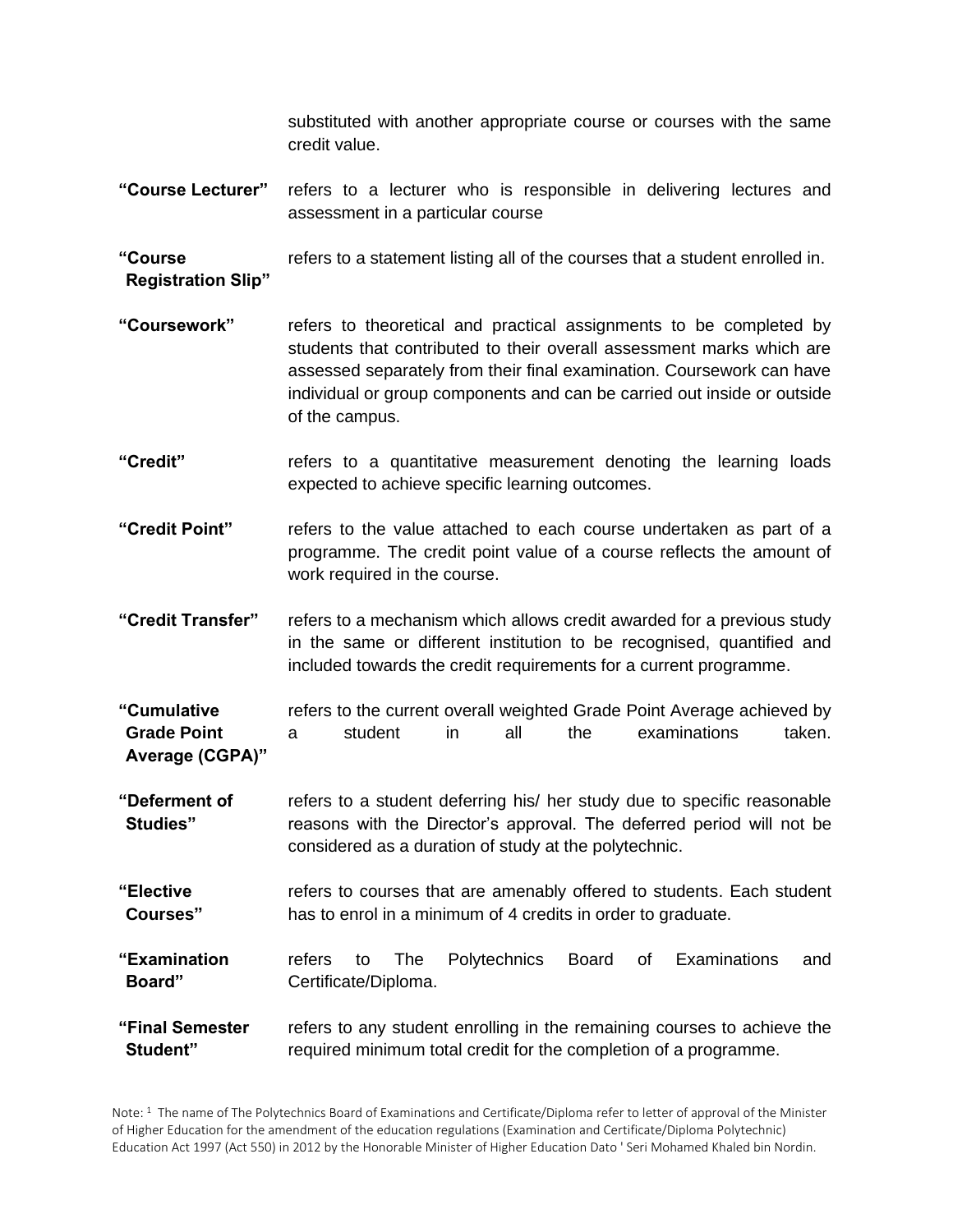- **"Grade"** refers to a measure of achievement in the form of alphabet to show student's accomplishment in any course.
- **"Grade Point"** refers to numerical value given to a range of marks as stated in the Grading Scheme.

**"Grade Point**  refers to Grade Point Average of a student for a particular semester.

**Average"**

- **"Graduate"** refers to a student who has successfully completed a course of study and endorsed for certification by The Polytechnics Board of Examinations and Certificate/Diploma.
- **"Industrial Training"** refers to experiential learning through placement of students in organisations of selected industries to undergo supervised practical training, locally or abroad, within a certain period of time as part of the requirement for certification.

**"Infringement of Examination Rules and Regulations"** refers to a condition whereby a student's conduct contravenes the provisions stipulated in Section 3: Rules and Regulations for Examination and Assessment.

- **"Marking Scheme"** refers to a detailed structure for assigning marks where a specific number of marks are given to individual components of the answer to any examination questions.
- **"Polytechnic Examination Committee"** refers to the committee that is responsible in the management of matters pertaining to assessment and examination processes as well as in making decision relating to assessment results for all courses.
- **"Prep-requisite Course"** refers to a specific course that must be completed or satisfied/ passed as a condition to enrol in another course at subsequent level.
- **"Programme Requirements"** refers to a set of requirements that must be fulfilled by student to complete a programme and be eligible for certification.
- **"Repeal of Assessment Marks"** refers to withdrawal of grades given due to violation of examination rules and regulations. Student will then be given an  $F$  (Grade Value = 0.00) and is deemed to have enrolled and failed the course. This grade point will be included in the calculation of GPA and CGPA for the particular semester.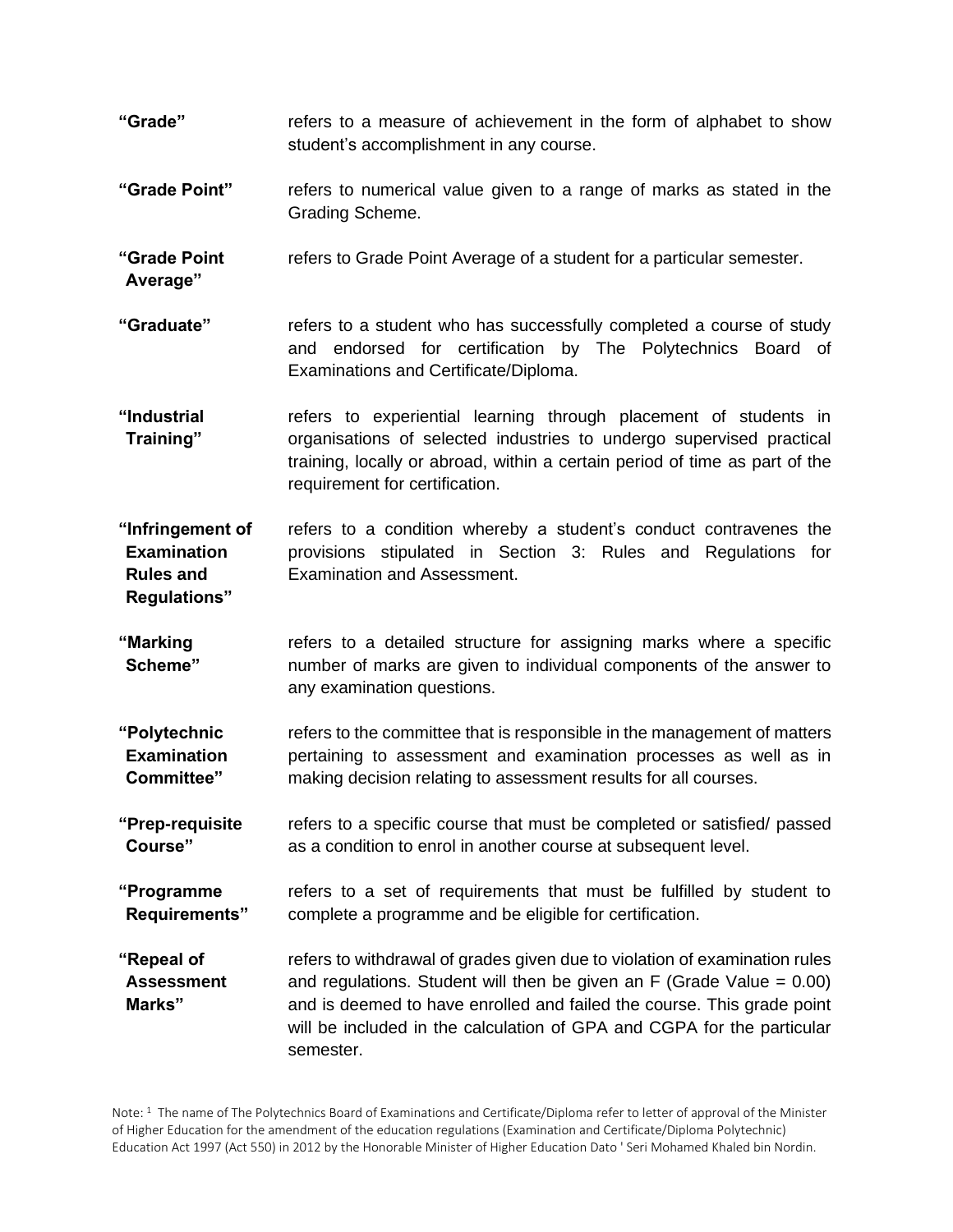- **"Result Slip"** refers to a statement of an official results of courses taken by students in the semester.
- **"Short Semester"** refers to an optional study period other than the normal semester indicated in the annual academic calendar. Students may enrol in courses that are on offer, and courses are subjected to the existing assessment rules and regulations. The period of study is not included as part of the duration of study for the particular programme.
- **"Special Assessment"** refers to assessments of a particular course offered to final semester students; or students undertaking Industrial Training during the final semester; and for students enrolled in a short semester, who fulfil the requirements of the particular course.
- **"Special Final Examination"** refers to an examination given on a selected date out of the normal Examination Schedule to students who were absent during the final examination with valid reasons and with the approval of the Polytechnic Examination Committee.
- **"Student"** refers to any individual who is currently officially registered for the receipt of academic instruction at the polytechnic.
- **"Suspension of Study"** refers to the formal introduction of a pause in a student's studies during which he/ she is not required to engage with his/ her studies as a result of a disciplinary offence committed under Educational Institutions (Discipline) Act 1976 (Act 174). The period of suspension will be considered as a duration of study at the polytechnic.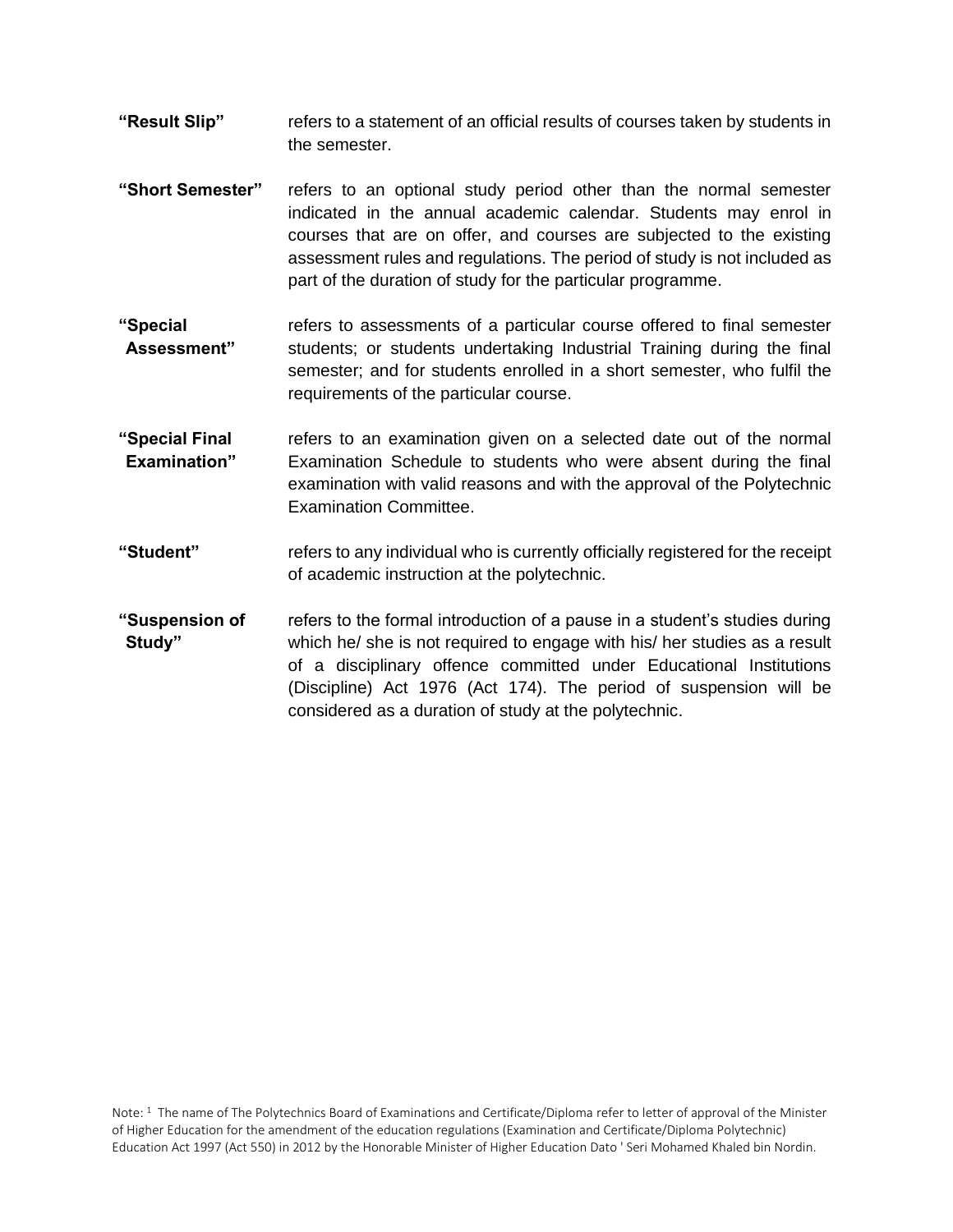#### **SECTION 2: COURSE ENROLMENT RULES**

#### **5. COURSE ENROLMENT**

- 5.1 Course enrolment is done at the beginning of each semester within (7) seven days from the official date of the beginning of the academic semester.
- 5.2 Students must make up the total credits permitted by adding other courses that are on offer in the current semester.
- 5.3 Head of Academic Departments are responsible to submit the course enrolment information to the Examination Officer.
- 5.4 Student transfering from another polytechnic must complete student registration process at the Student Affairs Department (refer to Polytechnic Student Intake and Management Manual) prior to course enrolment at the Academic Department.

#### **6. COURSE CREDIT**

- 6.1 Credit value for each course is as specified in the Curriculum Document and Programme Structures approved by the Polytechnic Curriculum Board.
- 6.2 The total number of credit a student should enrol for each semester is between twelve (12) to twenty (20), or as specified in the respective Curriculum Document and Programme Structures.
- 6.3 The minimum number of credits needed for graduation is specified in the respective Curriculum Document and Programme Structures.

#### **7. CREDIT TRANSFER AND COURSE EXEMPTION (CTCE)**

Students can apply for credit transfer and course exemption within three (3) weeks from the start of lecture for the first semester if they meet the requirement stipulated in the Polytechnic Educational Programme Credit Transfer and Course Exemption Guideline.

#### **8. ADDING A COURSE**

8.1 Students can add a course (s) provided the total number of credit allowed for the particular semester is not exceeded.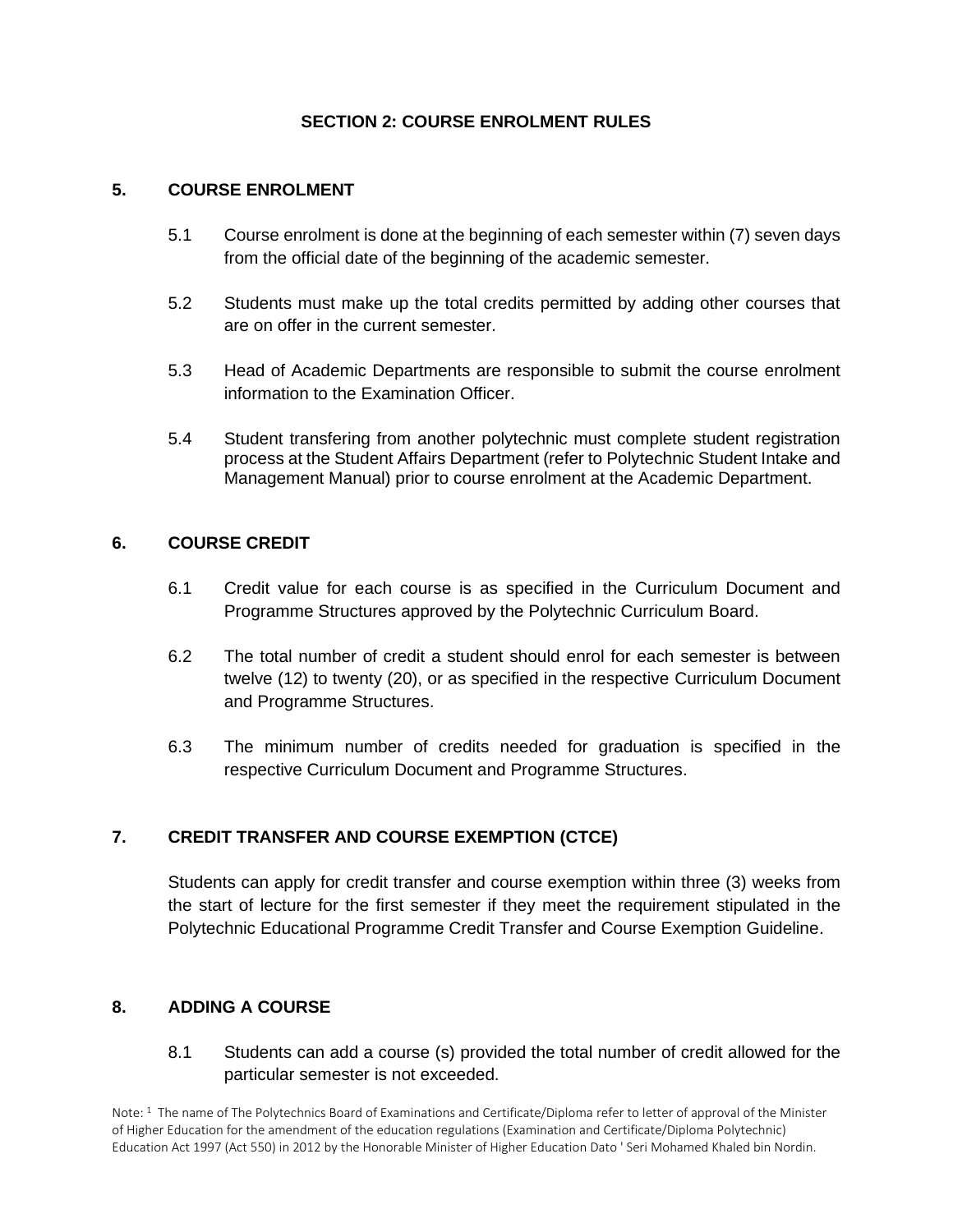- 8.2 Students are allowed to add a course from the beginning of week three (3) until week (6) of a particular academic semester. Students should first seek advice and endorsement from their Academic Advisor and/ or Head of Academic Programme and approval from the respective Head of Department.
- 8.3 Students are not allowed to add a course after the specified timeframe.

#### **9. DROPPING A COURSE**

- 9.1 Students can drop a course (s) provided the total number of credit taken is not less than twelve (12) credits.
- 9.2 Students are allowed to drop a course from the beginning of week three (3) until week (6) of a particular academic semester. Students should first seek advice and endorsement from their Academic Advisor and/ or Head of Academic Programme and approval from the respective Head of Department.
- 9.3 Students are not allowed to drop a course after the specified timeframe.

#### **10. ENROLLING IN A COURSE**

- 10.1 Student who has enrolled in a course has a responsibility to follow all learning activities and comply with all the requirements of the course.
- 10.2 Student must fulfil the minimum attendance percentage as stipulated in directive 13.1.2 in order to be evaluated for all learning activities associated with the registered course.

#### **11. REPEATING A COURSE**

- 11.1 Student who failed compulsory, core courses and discipline core courses in a particular semester should;
	- 11.1.1 Enrol and repeat failed courses from the previous semester.
	- 11.1.2 Undertake all the learning activities associated with the repeated courses.

#### 11.2 Student who failed elective courses should;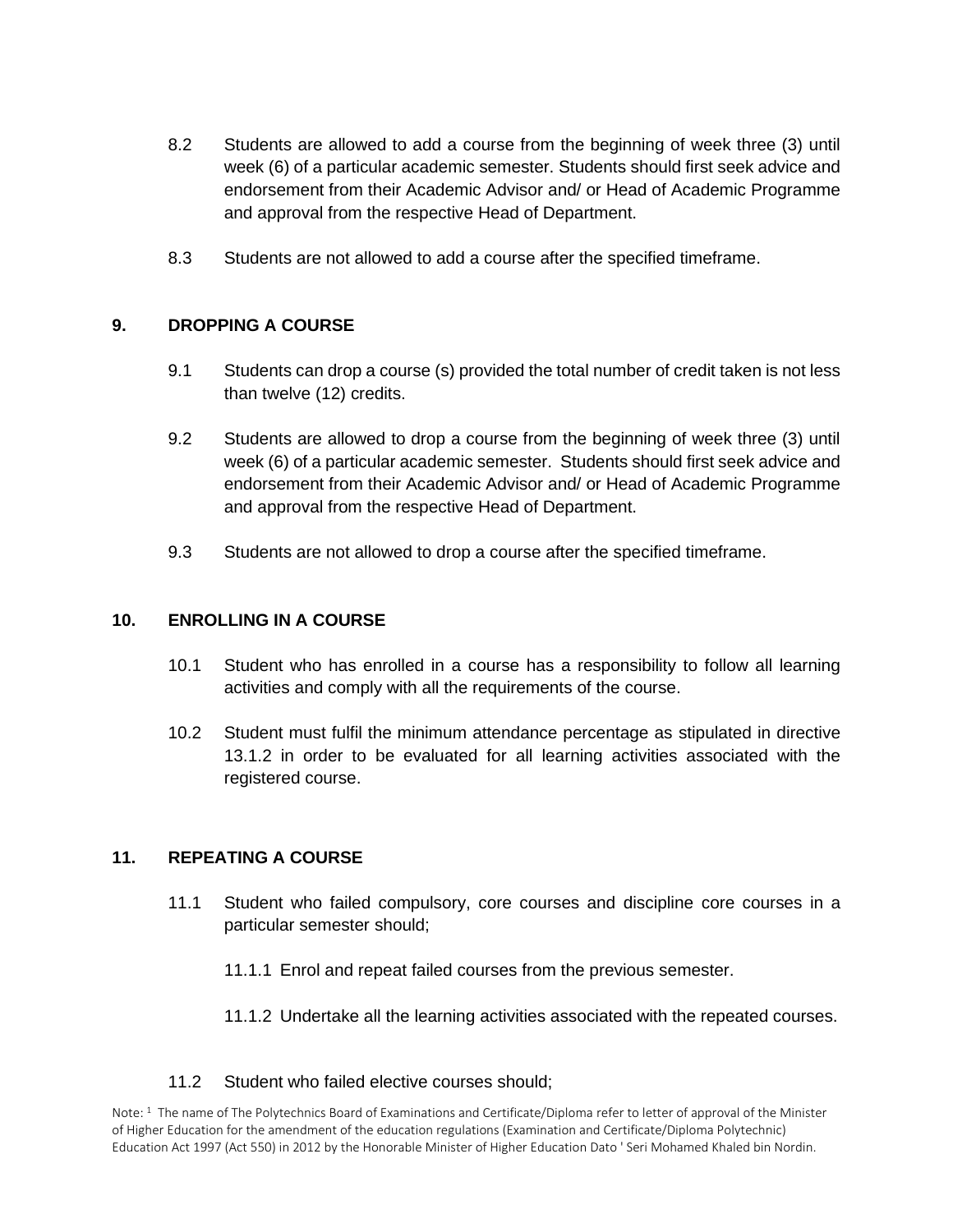- 11.2.1 Repeat the failed elective courses, either take the same elective courses or any other elective courses at the following semester if the courses offered except in circumstances that do not allow students to do so and approval thereof; and
- 11.2.2 Meet the minimum elective course credit hour requirements based on the curriculum standard program or manual;
- 11.2.3 Undertake all the learning activities associated with the repeated courses.
- 11.3 Enrol and repeat failed courses in the current semester if he/ she is a final semester student who failed two (2) or more courses.

#### **12. IMPROVING COURSE GRADES**

- 12.1 Students who passed with grade C-, D+ or D for any course;
	- 12.1.1 is allowed to improve course grade for a particular course once during his/ her duration of study.
	- 12.1.2 should undertake all the learning activities associated with the course during any subsequent semester including short semester.
	- 12.1.3 will have the highest grade earned used to compute the grade point obtained for the particular course.
	- 12.1.4 can enrol to improve the course grade for a particular course but the total number of credit taken should not exceed twenty (20) credits. Under circumstances where this is not possible, student must obtain the approval of the Head of Department.
	- 12.1.5 can enrol to improve their course grade in a particular course but the maximum duration of study for a programme is still unchanged as in directive 26.1.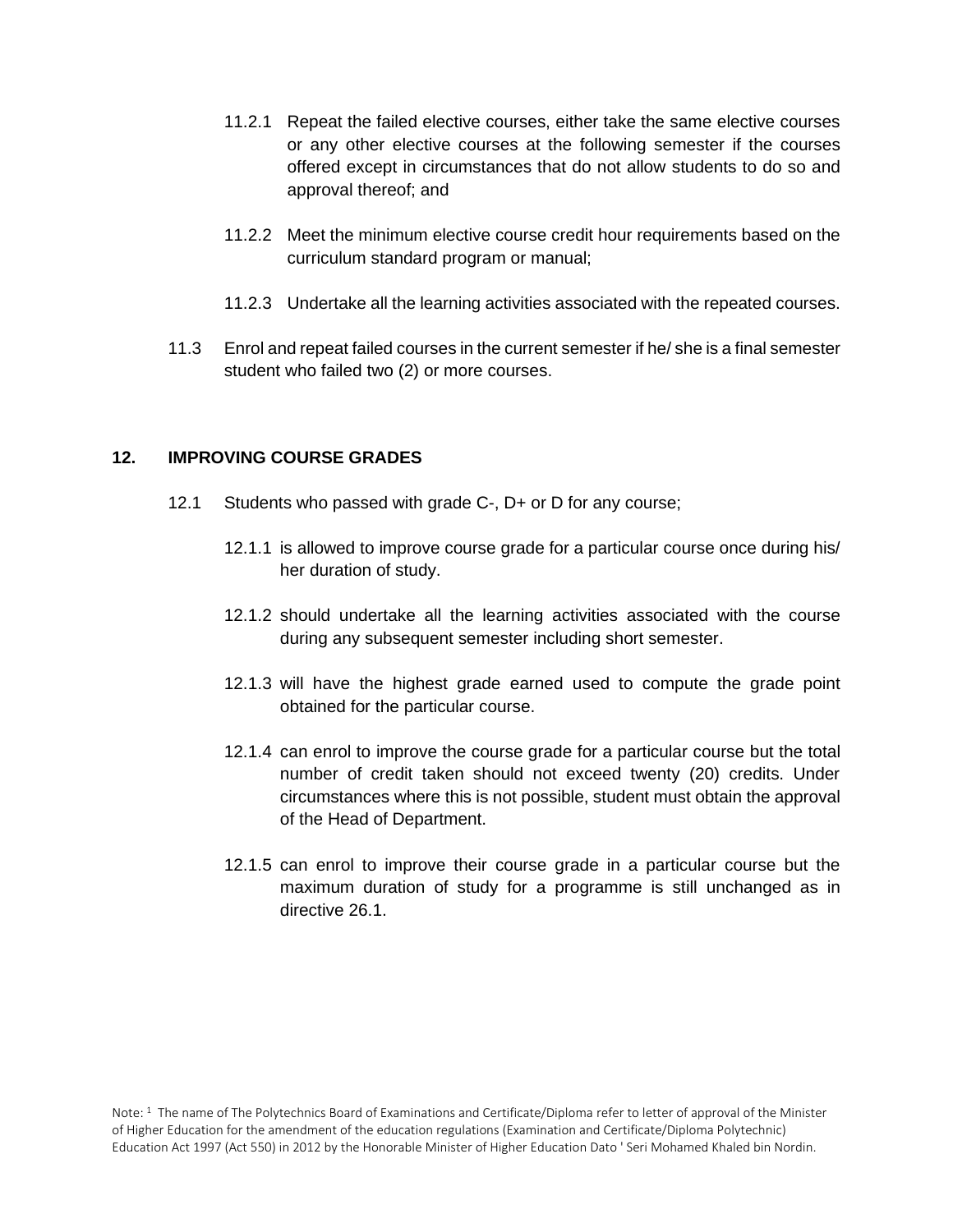#### **SECTION 3: EXAMINATION AND ASSESSMENT RULES AND REGULATIONS**

#### **13. ELIGIBILITY TO SIT FOR FINAL EXAMINATION**

- 13.1 Students should meet the following conditions before being eligible to sit for the final examination:
	- 13.1.1 officially enrolled in the related course as stated in directive 5.
	- 13.1.2 attended 80% or more of the lectures/ tutorials/ practical for a specified period of time; and

Student percentage attendance is calculated as follows:

 $\%$  attendance  $=$ actual attendance (hr)  $\frac{1}{\pi}$  and  $\frac{1}{\pi}$  are  $\frac{1}{\pi}$  and  $\frac{1}{\pi}$  are attended  $\frac{1}{\pi}$  X 100

- 13.2 Students participating in activities that are approved by the Director are exempted from the requirement specified in directive 13.1.2.
- 13.3 If a student could not meet the requirements as in directive 13.1.2 due to illness:
	- 13.3.1 he/ she should provide:
		- i. an original medical certificate issued by a government medical officer or private; or
		- ii. Medical certificates from private medical practitioners are limited to **two (2)** consecutive days and limited to a total of **eight (8)** days per semester.
	- 13.3.2 he/ she is not eligible to sit for final examination;
	- 13.3.3 his/ her overall assessment is annulled;
	- 13.3.4 he/ she is required to retake the course and will be considered as taking the course for the first time; or
	- 13.3.5 under certain circumstances, the Director can use his discretion in implementing the directives in item 13.3.1, 13.3.2 and 13.3.3.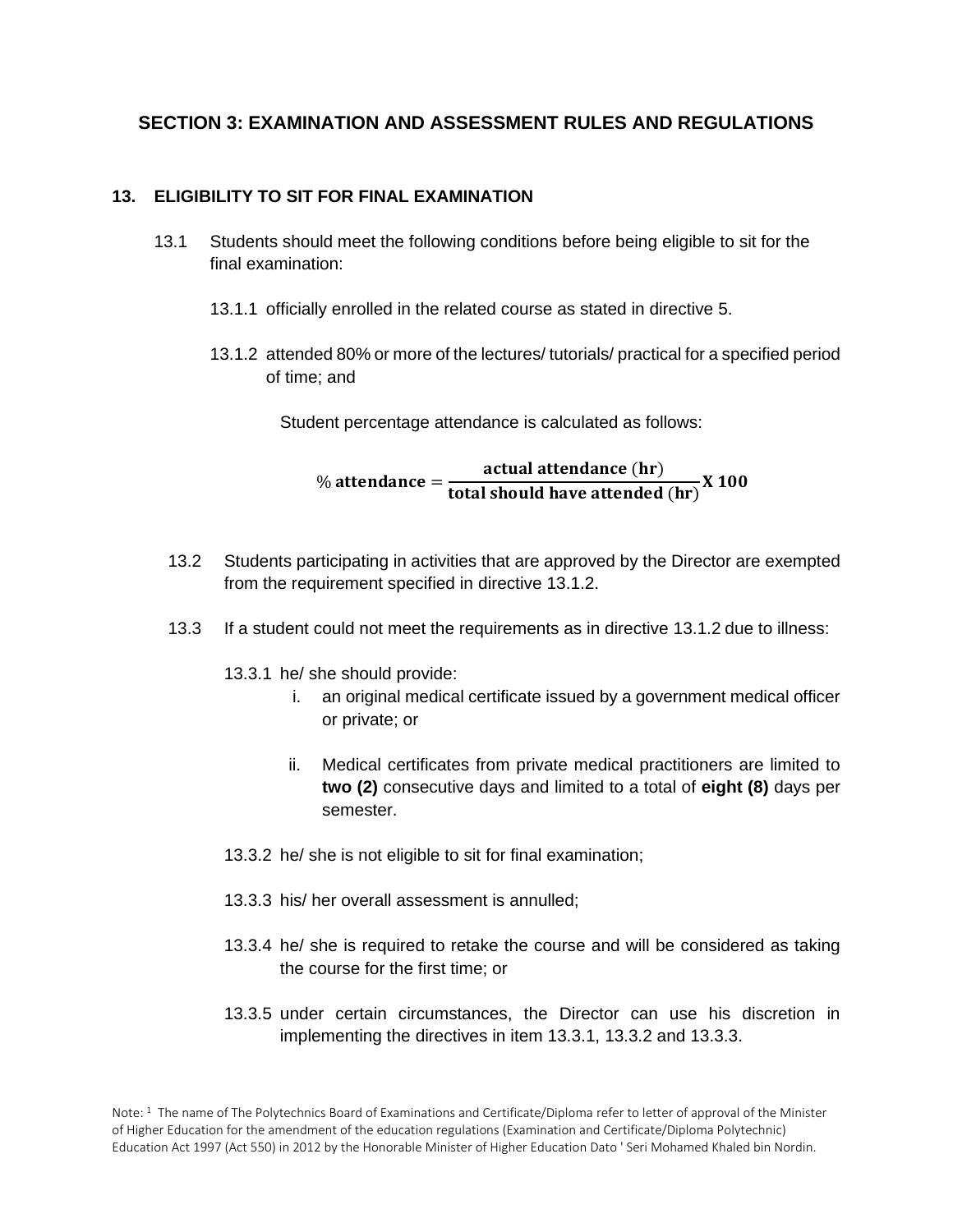- 13.4 Students not meeting the requirements in directive 13.1.2 without any valid reasons:
	- 13.4.1 Will not be eligible to sit for the final examination;
	- 13.4.2 Will be given grade F with Grade Point 0.00 for the course; and
	- 13.4.3 Will be considered to have enrolled and failed the course.
	- 13.4.4 Under certain circumstances the Director can use his discretion to make a decision on the matter.
- 13.5 Students suspended from their study due to disciplinary misconduct under Act 174, and not meeting the requirements in directive 13.1.2:
	- 13.5.1 Will not be eligible to sit for the final examination;
	- 13.5.2 Will have their overall assessment annulled;
	- 13.5.3 Will be required to retake the course and will be considered as enrolling in the course for the first time; and
	- 13.5.4 The semester will be taken into account in the overall calculation of the students' maximum duration of study.
- 13.6 Directives 13.1, 13.3, 13.4 and 13.5 also applied for courses that are assessed based solely on coursework.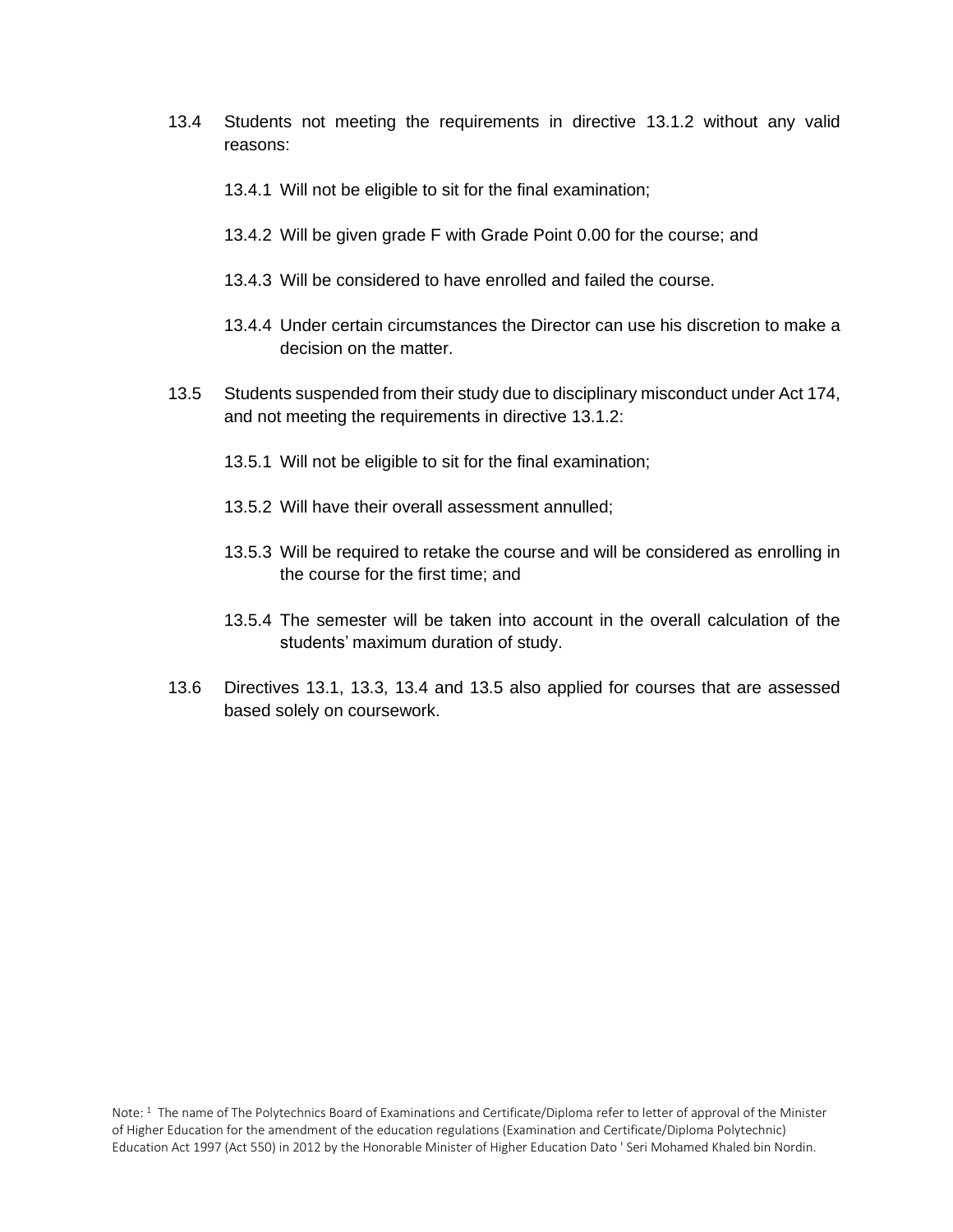#### **14. ATTENDANCE DURING EXAMINATION**

- 14.1 Students are required to sit for examination for courses that requires them to do so, unless they:
	- 14.1.1 have obtained prior written approval from the Director permitting them not to sit for the examination; or
	- 14.1.2 have valid reasons for not attending, and they or their representative should immediately notify the Director in writing and get written approval pertaining to the matter; or
	- 14.1.3 are unwell, and they or their representative should inform the Director, supported with a medical certificate from a government medical officer or other approved medical practitioner as an affirmation; or
	- 14.1.4 are barred from sitting for the examination by the polytechnic disciplinary authority as a punishment for disciplinary misconduct.
	- 14.1.5 Under certain circumstances the Director can use his discretion in implementing directives 14.1.1, 14.1.2 or 14.1.3.
- 14.2 Students who did not attend final examination for reasons as in item 14.1.1 to 14.1.3, will have all their coursework assessment marks be considered.
- 14.3 Students who did not attend the final examination without any valid reason will be given grade F with the grade point value 0.00 for that particular course. They shall be deemed to have enrolled and failed the course.
- 14.4 Students who did not attend the final examination for reason as in item 14.1.4 will be given grade F with the grade value 0.00 for the course. They shall be deemed to have enrolled and failed the course.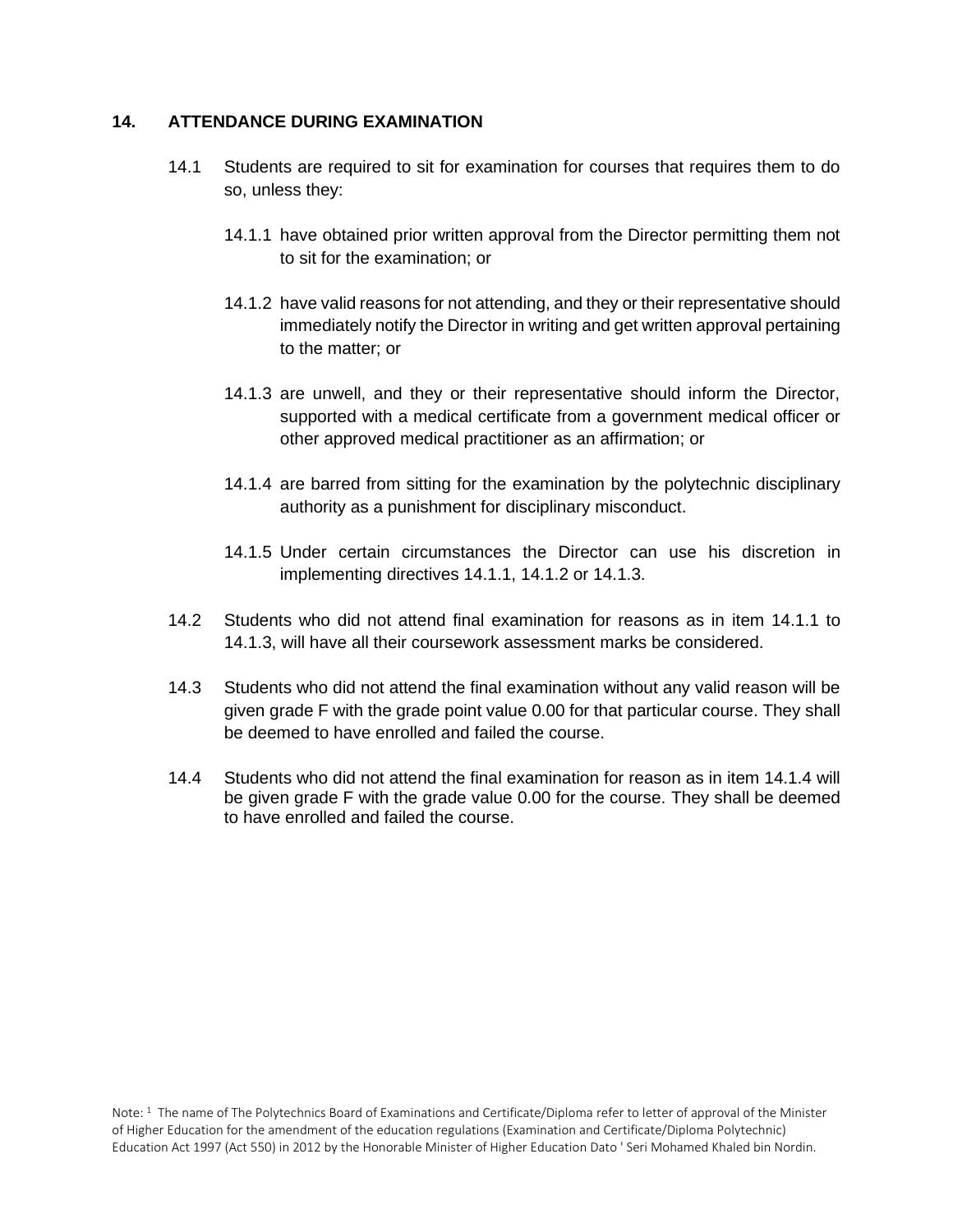#### **15. INSTRUCTIONS FOR FINAL EXAMINATION**

- 15.1 All students should abide by the following instructions:
	- 15.1.1 Students are required to be present for the examination on the date, time and at the specified venue;
	- 15.1.2 Students should be present outside the examination room/ hall at least 15 minutes before the start of the examination;
	- 15.1.3 Students are prohibited from entering the examination room/ hall until they are instructed to do so;
	- 15.1.4 Students should enter the room/ hall in an orderly manner and occupy the seat particularly assigned to him/ her;
	- 15.1.5 Students who arrive 30 minutes later than the scheduled start time will not be permitted to enter the examination room/ hall and consequently are not allowed to sit for the examination for that particular course;
	- 15.1.6 Students who arrive late but within the first 30 minutes, will be admitted, but will not be given any extra time to complete the examination;
	- 15.1.7 Students are prohibited from bringing in or removing any books, papers, documents or photographs or any tools/ materials which has written notes on it except those permitted by the invigilator;
	- 15.1.8 Students are prohibited from receiving any books, papers, documents or photographs or any tools/ materials which has written notes on it except from the invigilator;
	- 15.1.9 Students are prohibited from referring to and using any reference materials that are prohibited in or outside of the examination room/ hall during the course of the examination;
	- 15.1.10 Students are prohibited from bringing into the examination room/ hall any electronic devices, unless permitted by the invigilator;
	- 15.1.11 Students must sit according to the designated seating plan;
	- 15.1.12 Students are required to bring along their student card for identity verification. Failure to do so may result in them being prevented from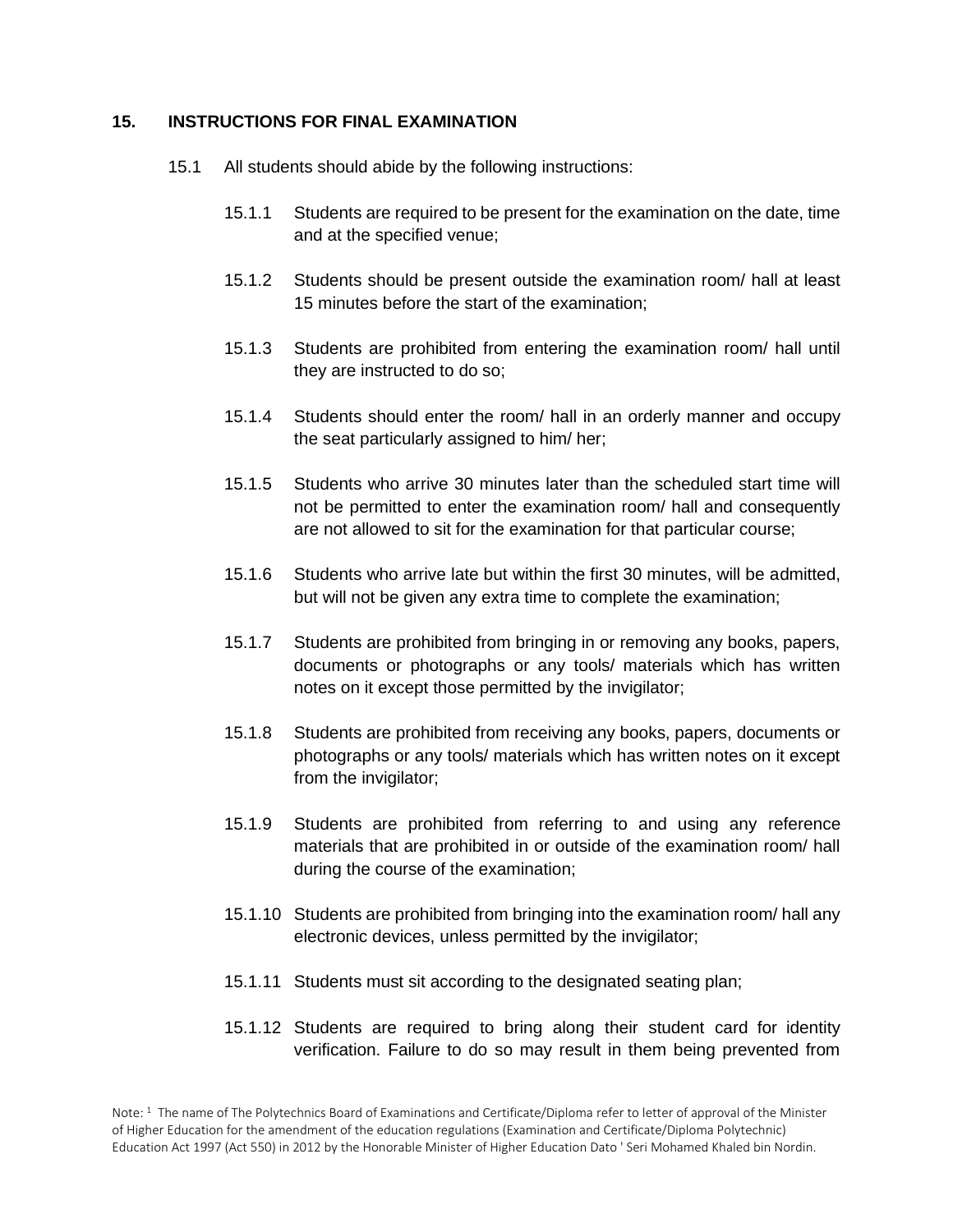entering the examination room/ hall, unless a written consent is obtained from the examination officer to sit for that particular course only;

- 15.1.13 Students are required to fill in all related particulars in the space provided on the front page of the answer booklet after being instructed by the Chief Invigilator. Students are not allowed to write their name, registration number or any other personal information on the answer booklet;
- 15.1.14 Students are not allowed to write the name, registration number or any other personal identification mark on the other side of the answer book;
- 15.1.15 Students are not allowed to read the examination questions before being directed to do so;
- 15.1.16 Students should read carefully and follow all the instructions printed on the question paper and the front page of the answer booklet;
- 15.1.17 Students should verify that they received the correct question paper with the correct number of pages. Students should immediately inform the invigilator if they received wrong or incomplete set of question papers;
- 15.1.18 Students may only begin to answer when they are instructed to do so and should immediately stop writing when the end of the examination is announced;
- 15.1.19 Students will not be permitted to leave the examination room/ hall during the first 30 minutes from the start of the examination or during the last 15 minutes. Students wishing to leave the examination room for any reason, may only do so with the permission of the Invigilator and must be accompanied/ escorted by an Invigilator;
- 15.1.20 Students are prohibited from eating, drinking or smoking in the examination room/ hall;
- 15.1.21 Students are prohibited from behaving in a manner that could distract other students and to interrupt the smooth running of the examination;
- 15.1.22 At the end of the examination, students must ensure that all answer booklets used are arranged and tied properly before collection by the invigilator; and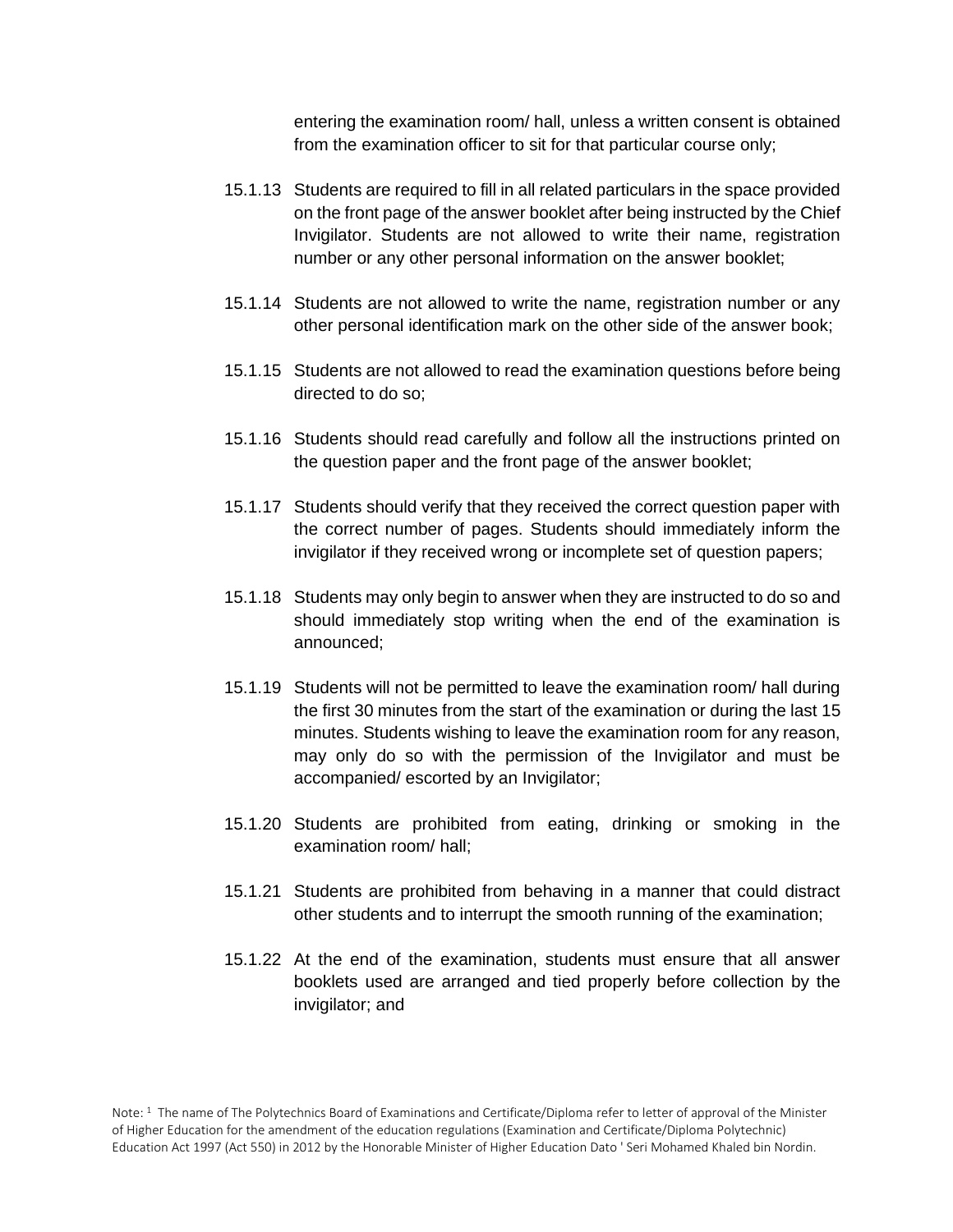- 15.1.23 Students must remain seated at the end of the examination. They are only allowed to leave the examination room/ hall when instructed to do so by the invigilator.
- 15.2 For special needs students during final exams, students are required to submit an application in writing for consideration by the Director.
- 15.3 Students are strictly prohibited from copying, attempt to copy or allowing other students to copy in whatsoever means during the examination.
- 15.4 Under certain circumstances, the Director or the Examination Officer can use their discretion to make changes to any items in directive in 15.1.

#### **16. ACADEMIC FRAUD**

- 16.1 Students shall not do any of the academic fraud as follows:
	- i. Copying or attempt to copy or allowing other to copy in the assessment;
	- ii. Cheating or attempt to cheat in the assessment.
- 16.2 Prohibition Against Plagiarism (Act 174)
	- 16.2.1 A student shall not plagiarizes any idea, writing, data or invention someone else.
	- 16.2.2 For this purpose, plagiarism include:
		- i. The act of taking an idea, writing, data or invention someone else and claim the idea, writing, data or the invention is the result of finding or concocted; or
		- ii. An attempt to make out or the act of highlighting, in such a way, that he is the original source or creator of an idea, writing, data or invention is actually retrieved from other sources.
	- 16.2.3 Without prejudice to the generality of article 16.2.2, a student plagiarizes when: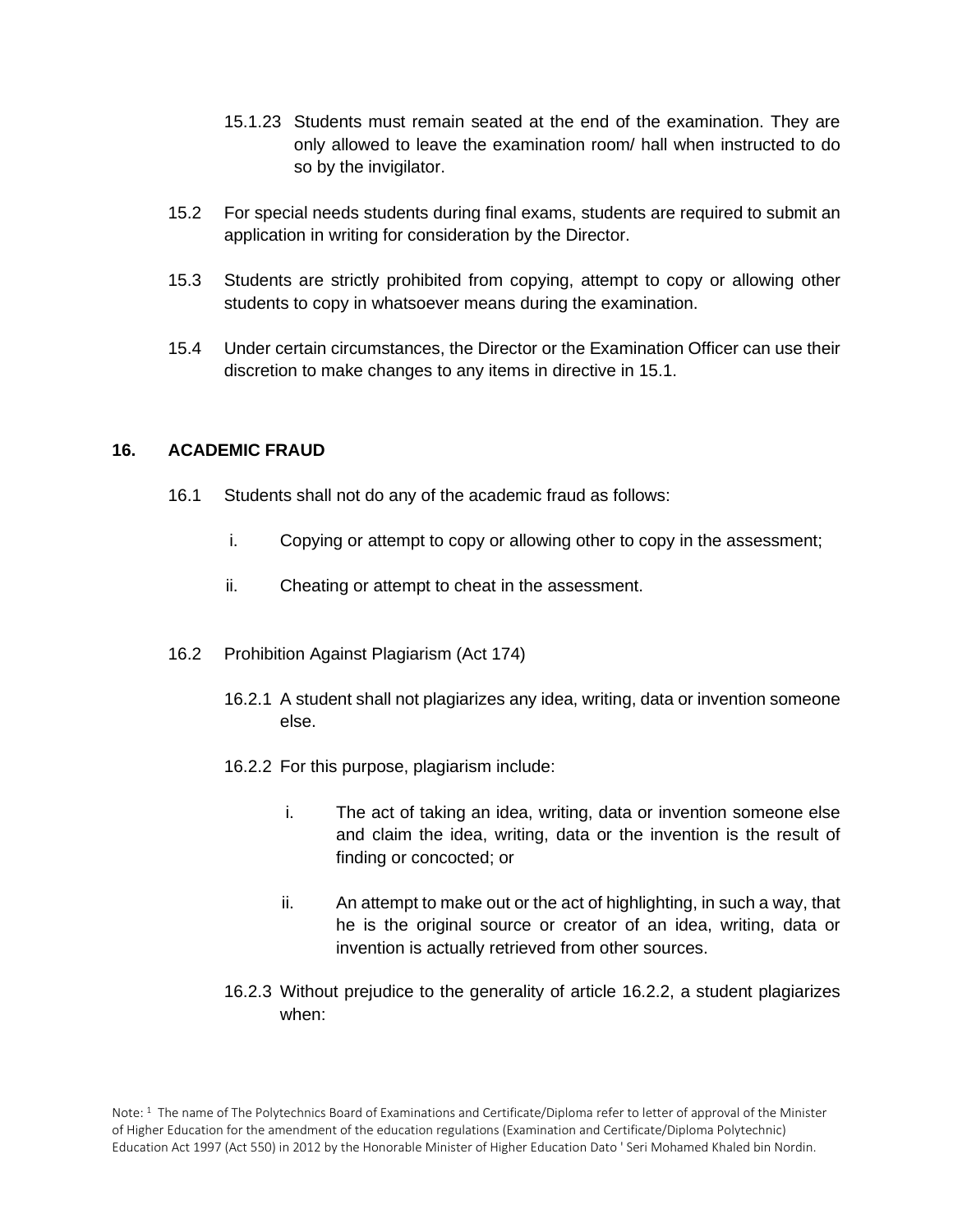- i. Publish, with himself as the author, an abstract, article, scientific or academic paper, or book which wholly or partly written by a few others;
- ii. Incorporates himself or allows itself incorporated as co-author abstract, article, scientific or academic paper, or book, when he indirectly make any contribution in writing to the abstract, article, paper scientific or academic, or the book;
- iii. Forcing others to inserting his name in a list of joint researchers for specific research projects or in the list of joint researchers for publication when he did not make any contributions that could qualify him as a researcher joint or co-authors;
- iv. Citing academic data that is the result of research carried out by a few others, such as laboratory findings of field work, or data obtained through library research, whether published or unpublished, and combining that data as part of his academic research without giving due recognition to the original source;
- v. Using research data obtained through collaborative work with some other person, whether or not with other people on the staff member or student of Polytechnic part of different academic research, or for publishing in his own name as sole author, without obtaining the consent of co-researchers before embarking on his personal research or before publishing the data;
- vi. Copying an idea or invention someone else saved in any kind, whether written, printed or available in electronic form, or in the form of slides, or in any kind of research or teaching or appliance in the any other form and declare either directly or indirectly that he is the creator of idea or creation;
- vii. Translate the writing or creation of others from one language to another whether or not in whole or in part, and then submit the translation into whatever form or manner as his writings or his creation own; or
- viii. Citing the idea of writing or creation of others and make some modifications without appropriate references to the original sources and restructure the idea in such a way as if he is the creator of such ideas.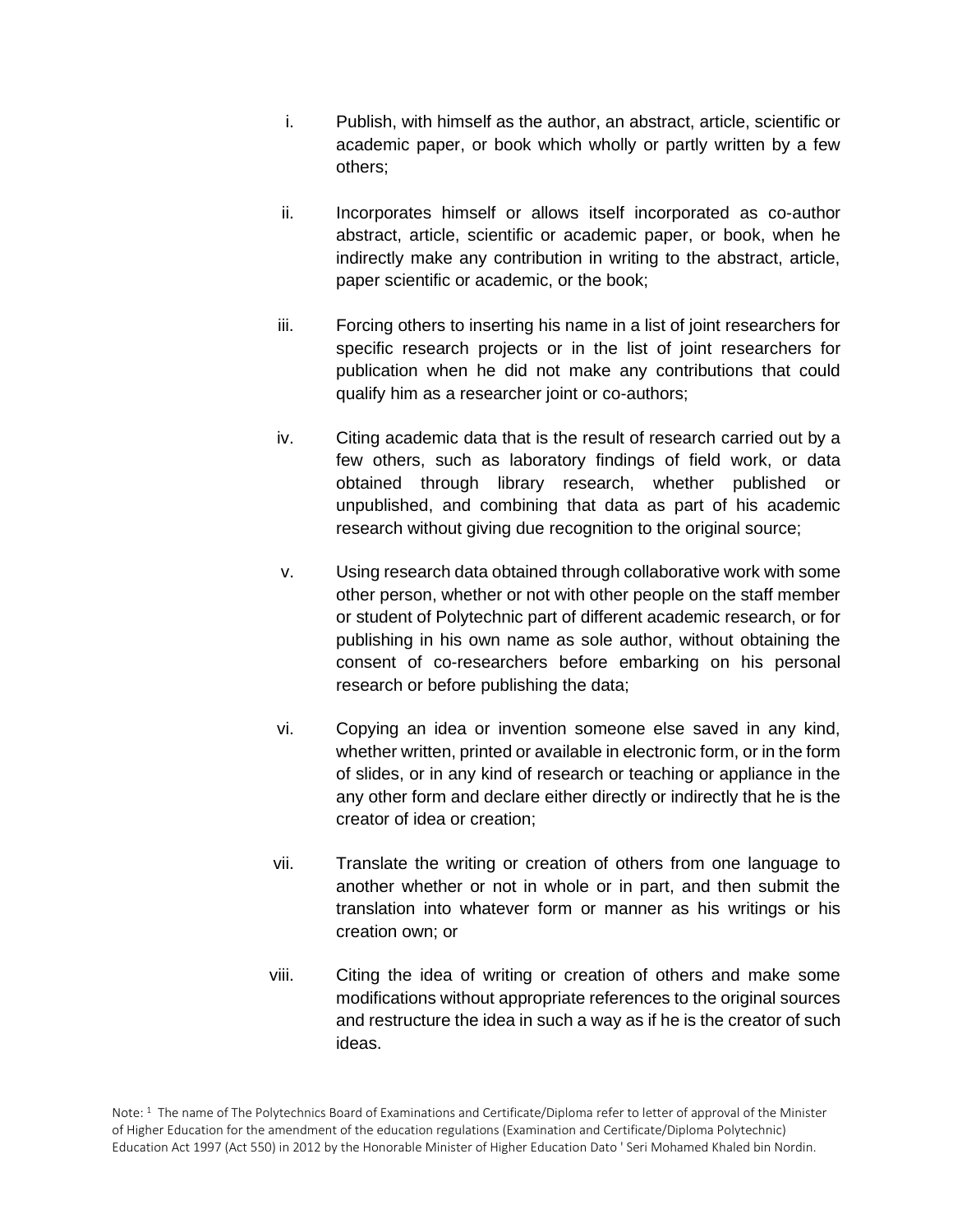#### **17. INFRINGEMENT OF FINAL EXAMINATION RULES, INSTRUCTIONS AND ACADEMIC FRAUD**

- 17.1 Students found guilty of infringing any of the directive in 15.1 may be penalised as follows:
	- i. Handed a warning; or
	- ii. Their assessment marks for the particular course is annulled and given a grade point value of 0.00
- 17.2 Students found guilty to directives 16.1 (i) will have their final examination marks for all courses in that particular semester annulled.
- 17.3 Students who have evidenced doing directives 16.1 (ii) or directives 16.2 shall be repealed assessment for the course and given a grade point value 0.00.
- 17.4 In addition to directives 17.1, 17.2 and 17.3, students who infringe the examination rules may also be subjected to disciplinary action as stated in *"Second Schedule - Educational Institutions (Discipline) (Amendment) Act 2012 – Act 174 (Amendment 2012).*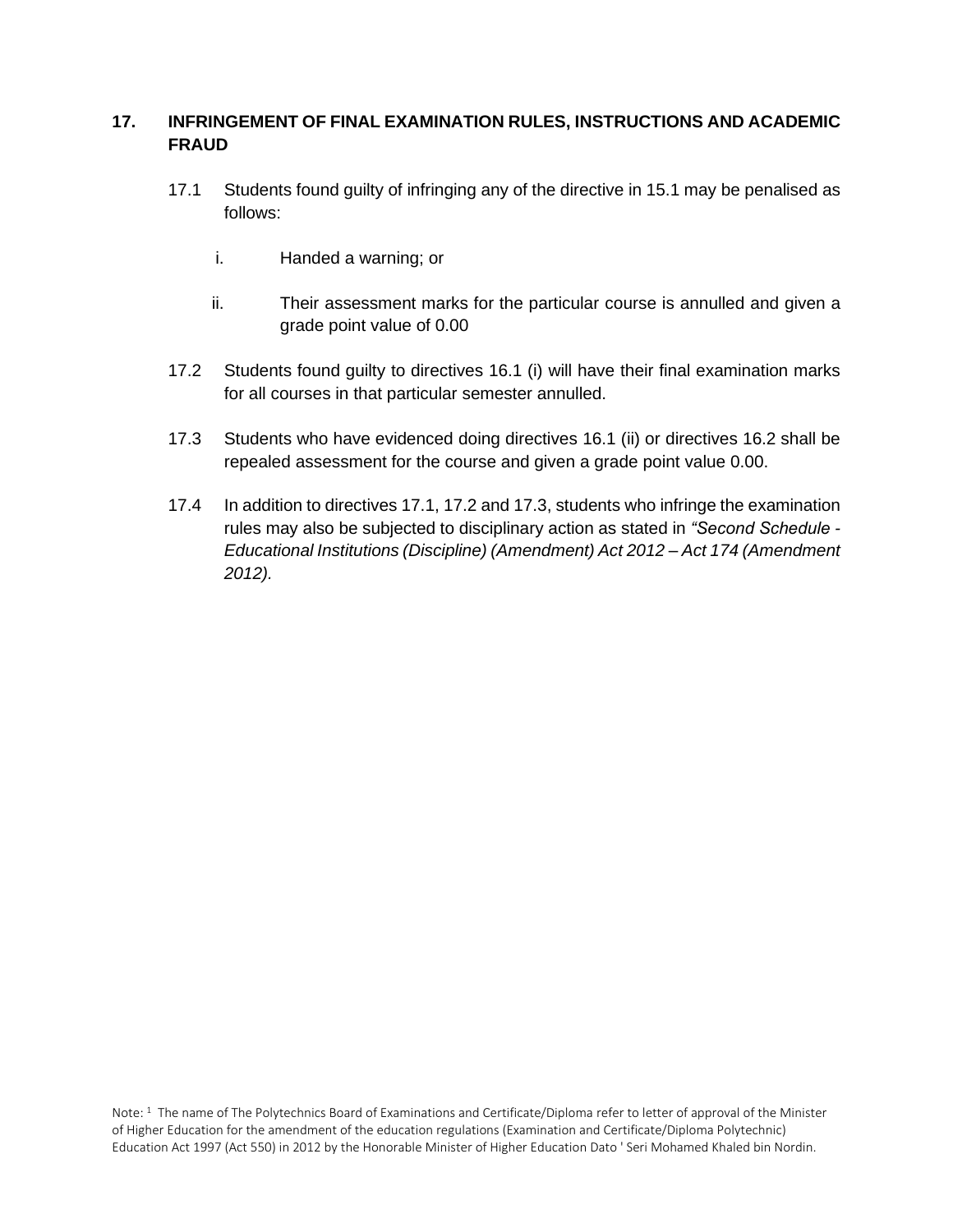#### **SECTION 5: METHODS OF ASSESSMENT**

#### **18. GRADE POINT SYSTEM**

- 18.1 Polytechnic adopts an assessment system that is based on a quantitative measurement of students' achievement in a particular programed known as **Sistem Nilaian Mata (SNM)** or **Grade Point System**.
- 18.2 Based on **SNM**, students' academic achievements in a particular programme is measured using two (2) grading systems;
	- i. *Purata Nilaian Mata* (PNM) or Grade Point Average (GPA); and

#### **GPA** = Total Grade Point Obtained In Current Semester<br>
GPA = The LG will Take Le G was Granadien Total Credit Taken In Current Semester

ii. *Himpunan Purata Nilaian Mata* (HPNM) or Cumulative Grade Point Average (CGPA).

#### **CGPA**  $=\frac{\text{Current Overall Total Grade Points Earmed}}{2 \times 2 \times 10^{11} \text{ N} \times 10^{11} \text{ C}} = 2.68 \times 10^{11} \text{ m} \cdot \text{C}$ **Current Overall Total Number Of Credit Taken**

- 18.3 Subject to formal written endorsement by Polytechnic Examination Committee, Polytechnic athletes representing state/ country will be awarded grade points for a particular co-curriculum course according to their achievements as follows;
	- i. Athletes who obtain medals while representing state/ country, will be awarded 4.00 grade points;
	- ii. Athletes who represent state/ country without obtaining any medal, will be awarded 3.00 grade points;
	- iii. Athletes who represent state/ country, and have completed Semester 2 and 3, will be awarded a credit transfer of 3 credits for an elective subject;
	- iv. Endorsed by the Examination Polytechnic Committee.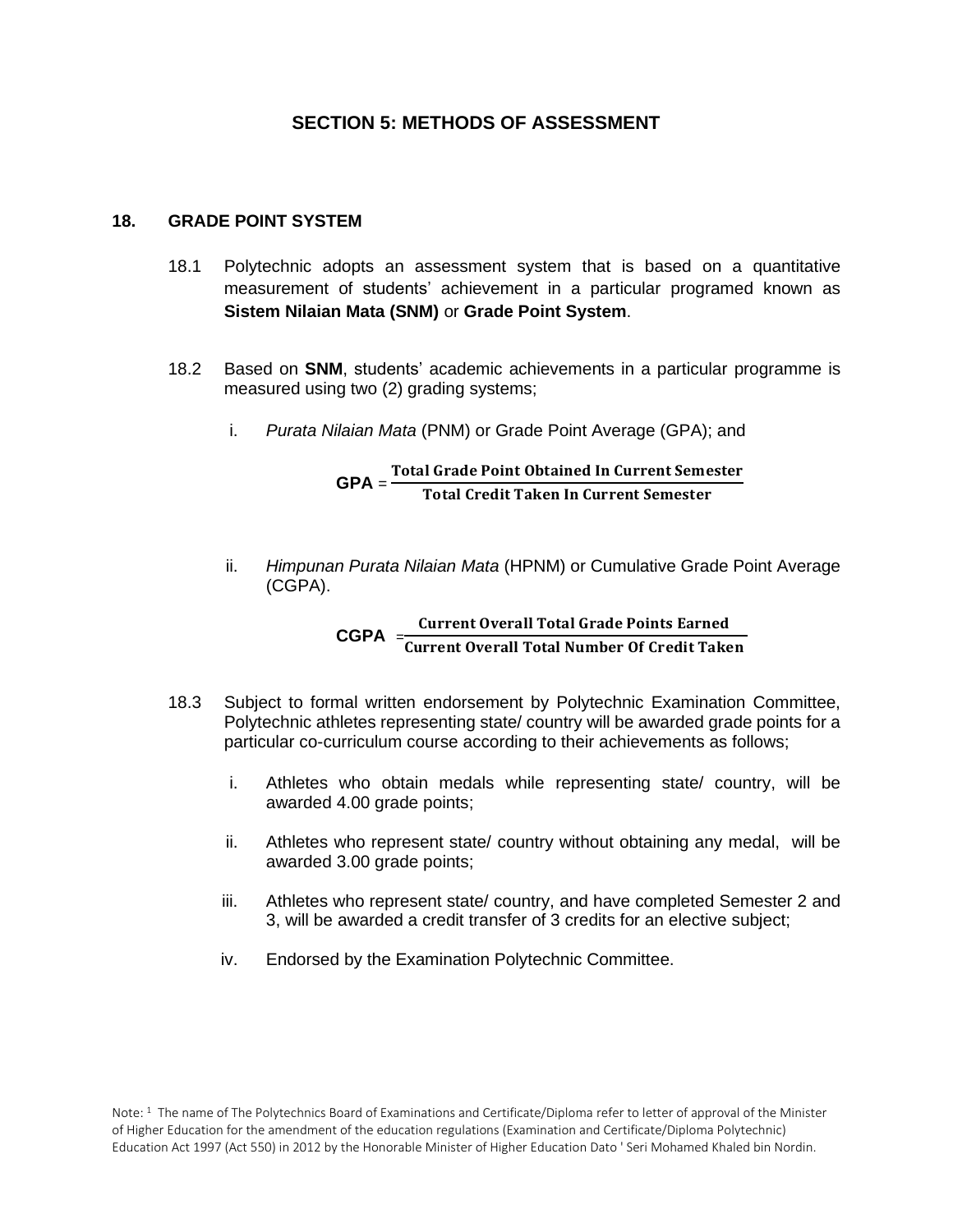#### **19. GRADING SCHEME**

Marks obtained by students in a particular course will be given a grade and a respective grade point according to the grading scheme in Table 1 below:

| <b>Marks</b> | <b>Grade Point</b> | <b>Grade</b> | <b>Notes/Status</b> |
|--------------|--------------------|--------------|---------------------|
| $90 - 100$   | 4.00               | $A+$         | Exceptional         |
| $80 - 89$    | 4.00               | A            | Excellent           |
| $75 - 79$    | 3.67               | A-           | <b>Distinction</b>  |
| $70 - 74$    | 3.33               | $B+$         | <b>Distinction</b>  |
| $65 - 69$    | 3.00               | B            | <b>Distinction</b>  |
| $60 - 64$    | 2.67               | B-           | Pass                |
| $55 - 59$    | 2.33               | $C+$         | Pass                |
| $50 - 54$    | 2.00               | $\mathsf C$  | Pass                |
| $47 - 49$    | 1.67               | $C -$        | Pass                |
| $44 - 46$    | 1.33               | D+           | Pass                |
| $40 - 43$    | 1.00               | D            | Pass                |
| $30 - 39$    | 0.67               | E            | Fail                |
| $20 - 29$    | 0.33               | E-           | Fail                |
| $0 - 19$     | 0.00               | F            | Fail                |

**Table 19.1: Grading Scheme**

*Note: \*Grade status shall not apply to certain programs*

#### **20. WEIGHTAGE OF COURSEWORK ASSESSMENT AND FINAL EXAMINATION**

- 20.1 Assessment of each course is carried out continuously within the prescribed study period for a particular semester based on the procedures specified in the current curriculum documents.
- 20.2 Courses without final examination will be fully (100%) assessed by coursework.
- 20.3 Final assessment aggregate are assessed based on coursework and final examination as specified in the current curriculum document.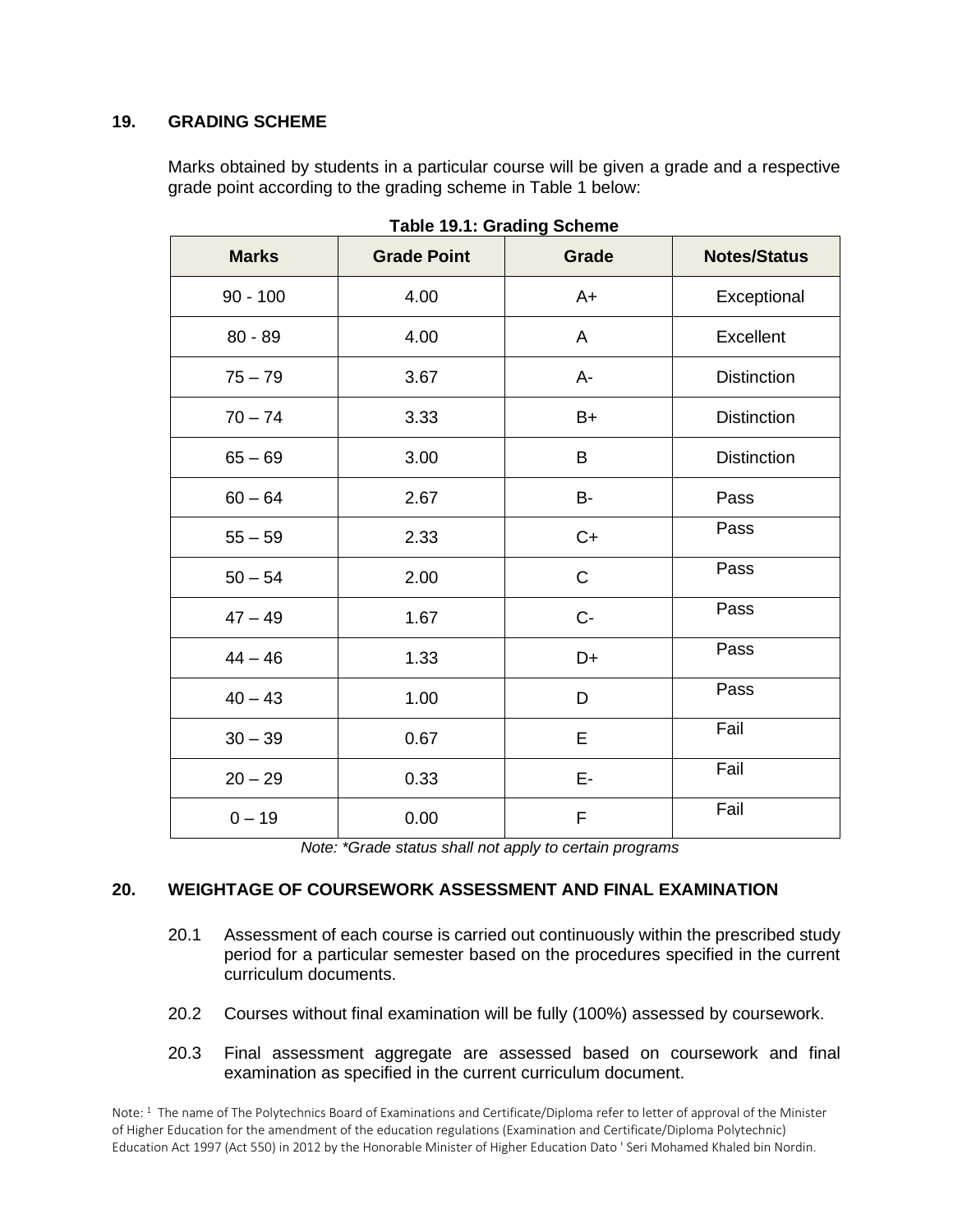#### **21. GENERAL RULES OF ASSESSMENT**

#### 21.1 **General Rules**

Students' academic performance will be evaluated if they fulfil the following requirements:

- 21.1.1 Has registered to pursue a programme of study;
- 21.1.2 Has enrolled in the related courses; and
- 21.1.3 Has maintain a minimum of 80% percentage attendance in learning activities associated with the course.

#### 21.2 **Total Credit Determination**

- 21.2.1 The total number of credit that a student is allowed to enrol in each semester is as stated in directive 6.2.
- 21.2.2 Student may enrol in less than twelve (12) credits if they fulfil any of the condition below:
	- i. A final semester student; or
	- ii. A students bound for industrial training at the next semester; or
	- iii. A short semester student; or
	- iv. A part-time course (KSS) student or any similar programme; or
	- v. Has attained conditional status (KS) in the previous semester;

with the:

- i. Academic advisor's endorsement; and
- ii. Head of academic department's approval.
- 21.2.3 Student may enrol in more than twenty (20) credits, if they fulfil any of the condition below:
	- i. A students bound for industrial training at the next semester; or
	- ii. A student who achieved a CGPA that is equal to or more than 3.00 in the previous semester;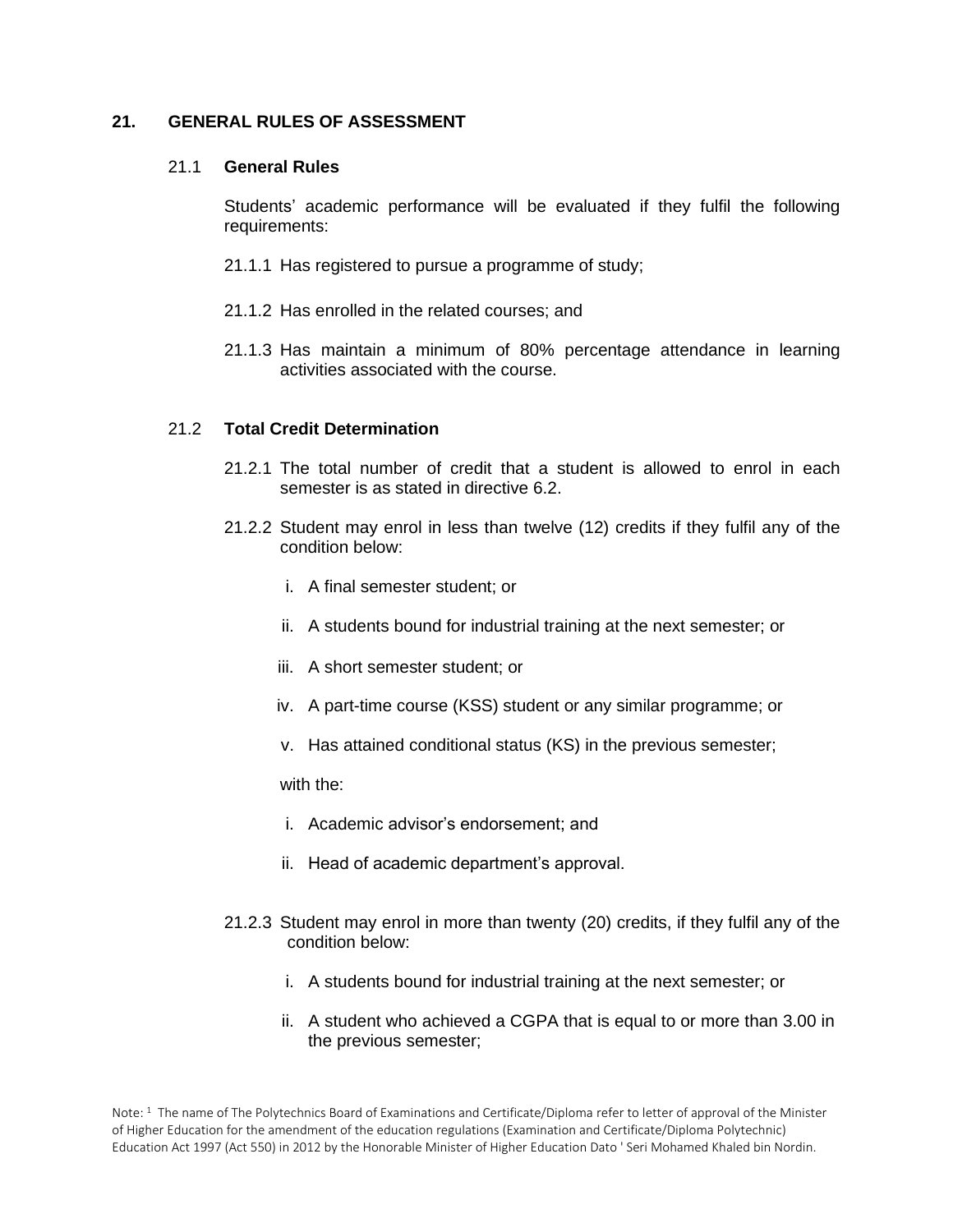with the:

- i. Academic advisor's endorsement; and
- ii. Head of academic department's approval
- 21.2.4 Students may enrol in elective courses or other courses approved by the Head of academic department, to ensure they enrolled in the minimum total credit permitted per semester.
- 21.2.5 Students are responsible for ensuring the amount of accumulated credits enrolled in order to be able to graduate within the prescribed duration.

#### 21.3 **Sitting for Final Examination**

- 23.3.1 Students are required to sit for final examination if the enrolled course culminate in a final exam.
- 23.3.2 The duration of final examination for a course depends on the level of study and credit value for the particular course.

#### 21.4 **Progression in the Programme of Studies**

- 21.4.1 Students who obtained good standing (KB) and conditional standing (KS) are eligible to progress to subsequent semester.
- 21.4.2 Students bound for industrial training must satisfy all the conditions stipulated in the Guidelines for Polytechnic Industrial Training Management and Assessment Method.

#### 21.5 **Conferment of Award**

Students are deemed to have completed their studies and qualified to be awarded a certificate of a particular programme if they satisfy the following criteria;

- 21.5.1 Pass all required courses for the particular programme;
- 21.5.2 Obtain a CGPA that is equal to or more than 2.00;
- 21.5.3 Acquire the total credit assigned to the particular programme; and
- 21.5.4 Endorsed by the Examination Board.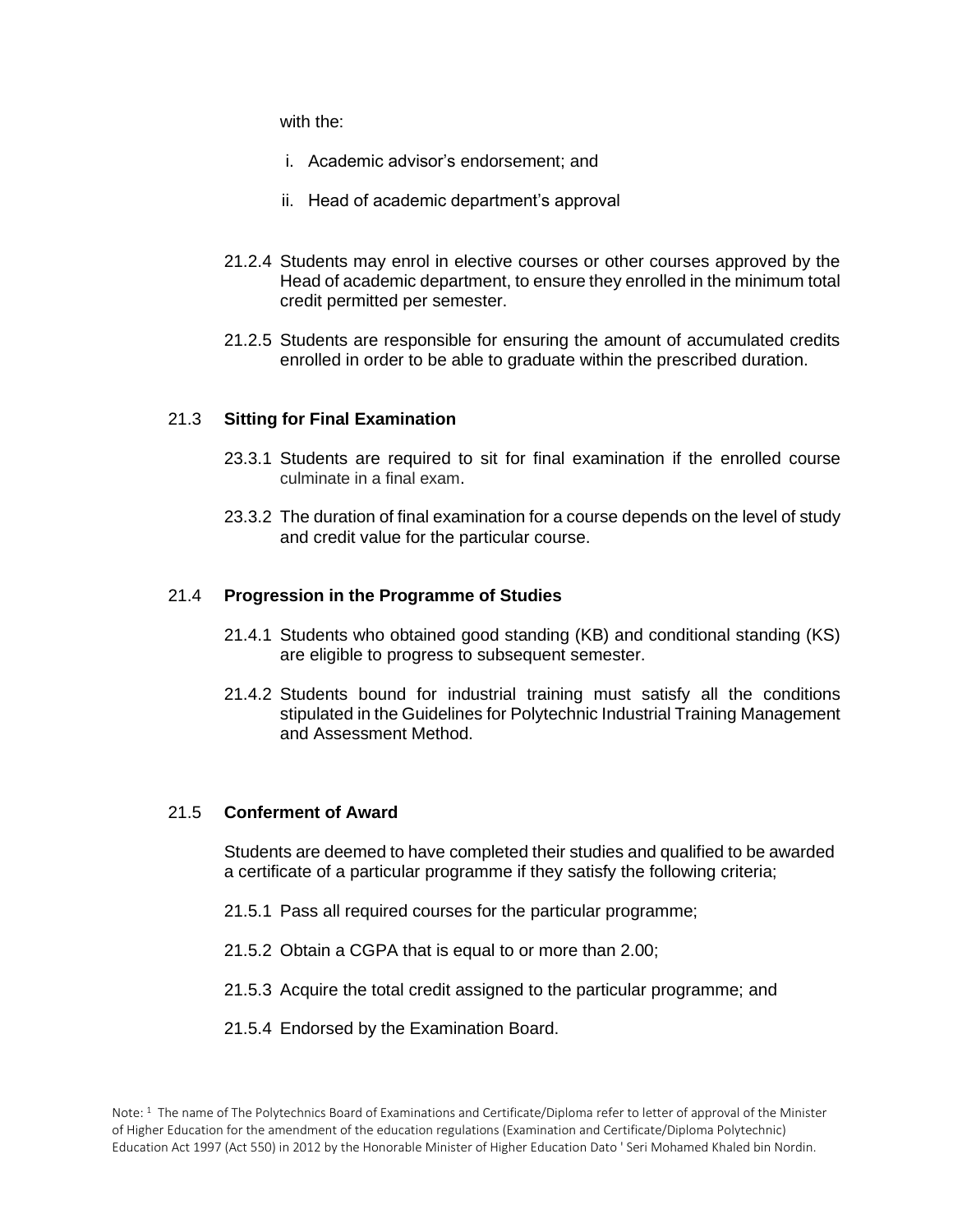#### **22. CATEGORIES OF ASSESSMENT RESULTS**

Assessment result for each semester will be categorized as below:

#### 22.1 **Full Pass (LP)**

Final semester students who acquire a CGPA that is equal to or more than 2.00, fulfil the required conditions, are qualified to be awarded a certificate.

#### 22.2 **Good Standing (KB)**

Students who acquire a CGPA that is equal to or more than 2.00.

#### 22.3 **Conditional Standing (KS)**

Students who acquire a CGPA that is equal to or more than 1.60 but less than 2.00.

#### 22.4 **Fail and Termination of Study (GB)**

Fail and termination of study status will be given to students who:

- 22.4.1 Attain a CGPA that is less than 1.60; or
- 22.4.2 Attain a GPA that is less than 1.00 except for students mentioned in directive 21.2.2.i, 21.2.2.ii, 21.2.2.iii, and 21.2.2.iv; or
- 22.4.3 Fail a particular course three (3) times, which include the special final examination or special assessment or short semester; or
- 22.4.4 Attain KS standing three (3) times consecutively; or
- 22.4.5 Fail Industrial training course **TWICE**; or
- 22.4.6 Fail the same WBL course **TWICE**; or
- 22.4.7 Have exceeded the maximum duration of study for a particular programme.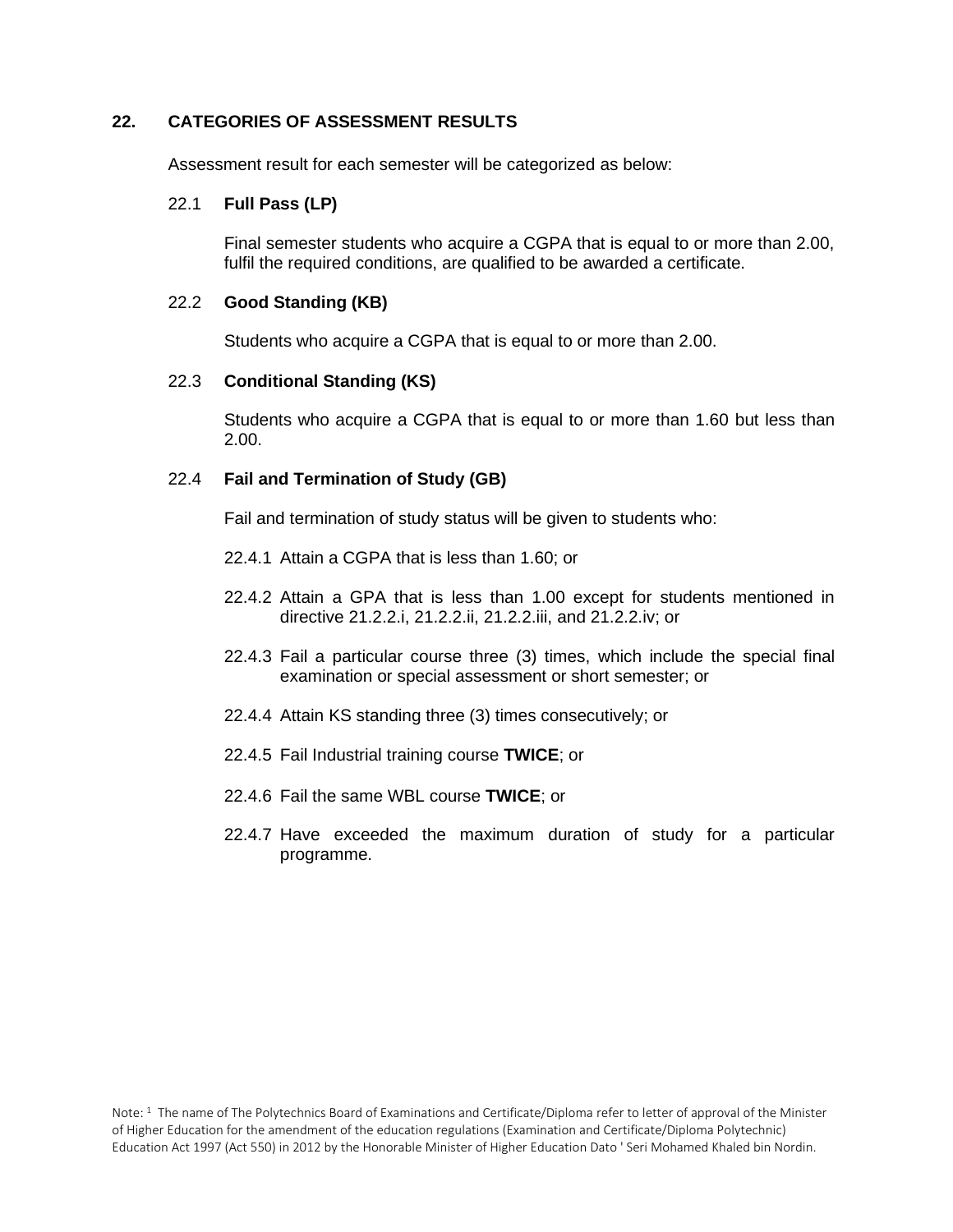#### **23. SPECIAL FINAL EXAMINATION AND SPECIAL ASSESSMENT**

#### 23.1 **Special Final Examination**

- 23.1.1 The following group of students are eligible to sit for special final examination;
	- i. Students who have been certified as **unwell/ in poor health** by a government or private hospital medical practitioners;
	- ii. Students who experienced emergency cases such as the death of close relative, accident, natural disaster and fire, with verification from the relevant authority; or
	- iii. Students participating in activities that are approved by the Director with confirmation letter given by the related organizers;
	- iv. Athletes who are representing a particular state or the country.
- 23.1.2 Special final examination will also be held if the final examination for any course during that particular semester is cancelled.
- 23.1.3 Special final examination will be held at any suitable date and time decided by the examination officer.
- 23.1.4 A student who is absent with a reasonable explanation, will be given zero mark (0) for that particular special final examination, the assessment mark will be calculated based solely on the coursework assessment.
- 23.1.5 A student who is absent without any valid reason will be given an F grade with 0.00 grade point for the particular course. The student is considered to have enrolled and failed the particular course.

#### 23.2 **Special Assessment**

- 23.2.1 Special assessment is a form of assessment made available to final semester student who fulfil the following conditions:
	- i. Attain KB result;
	- ii. Fail only one (1) course at the previous semester;
	- iii. Has sat for the final examination of the particular course (if applicable);
	- iv. Is not subjected to any disciplinary action;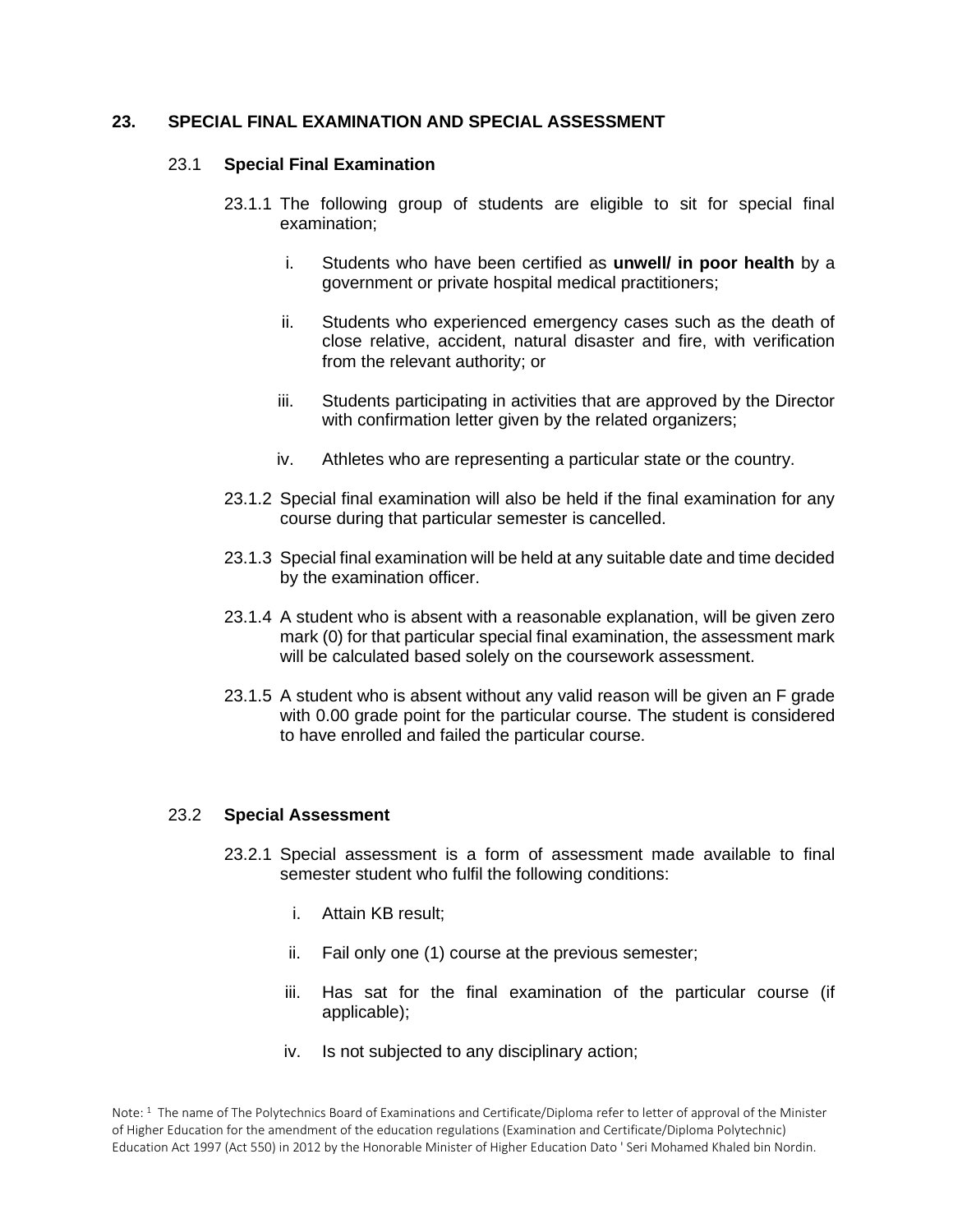- v. Has not exceeded the maximum duration of study for the programme; and
- vi. Ratification by the Polytechnic Examination Committee.
- vii. Student who pass Special Assessment will only be given a grade C.
- 23.2.2 Head of academic department shall decide on one of the following mode of special assessment:
	- i. Student has to sit for final examination only; or
	- ii. Student has to sit for final examination and carry out coursework assessment; or
	- iii. Student has to carry out coursework assessment only.
- 26.2.4 A student who failed a course that only involve coursework assessment, will either repeat the entire course or carry out special assessment only, subject to the decision of The Polytechnic Examination Committee.
- 26.2.5 Special Assessment will be carried out between one (1) to four (4) weeks depending on the total number of credit of the particular course.
- 26.2.6 Students are required to enrol in the related course for special assessment.
- 26.2.7 Special assessment are not allowed to students in a short semester and courses that implemented in WBL.
- 26.2.8 Special assessment will only commence after The Polytechnic Examination Committee meeting.

#### **24. INDUSTRIAL TRAINING**

- 24.1 Students bound for industrial training must satisfy all the conditions stipulated in the Guidelines for Polytechnic Industrial Training Management and Assessment Method.
- 24.2 Industrial training result will not be included in the calculation of CGPA.
- 24.3 Industrial training result will be announced before students' progress to the next level of study. Those who failed are required to repeat industrial training in subsequent semester and they are responsible to secure placement in the relevant industry.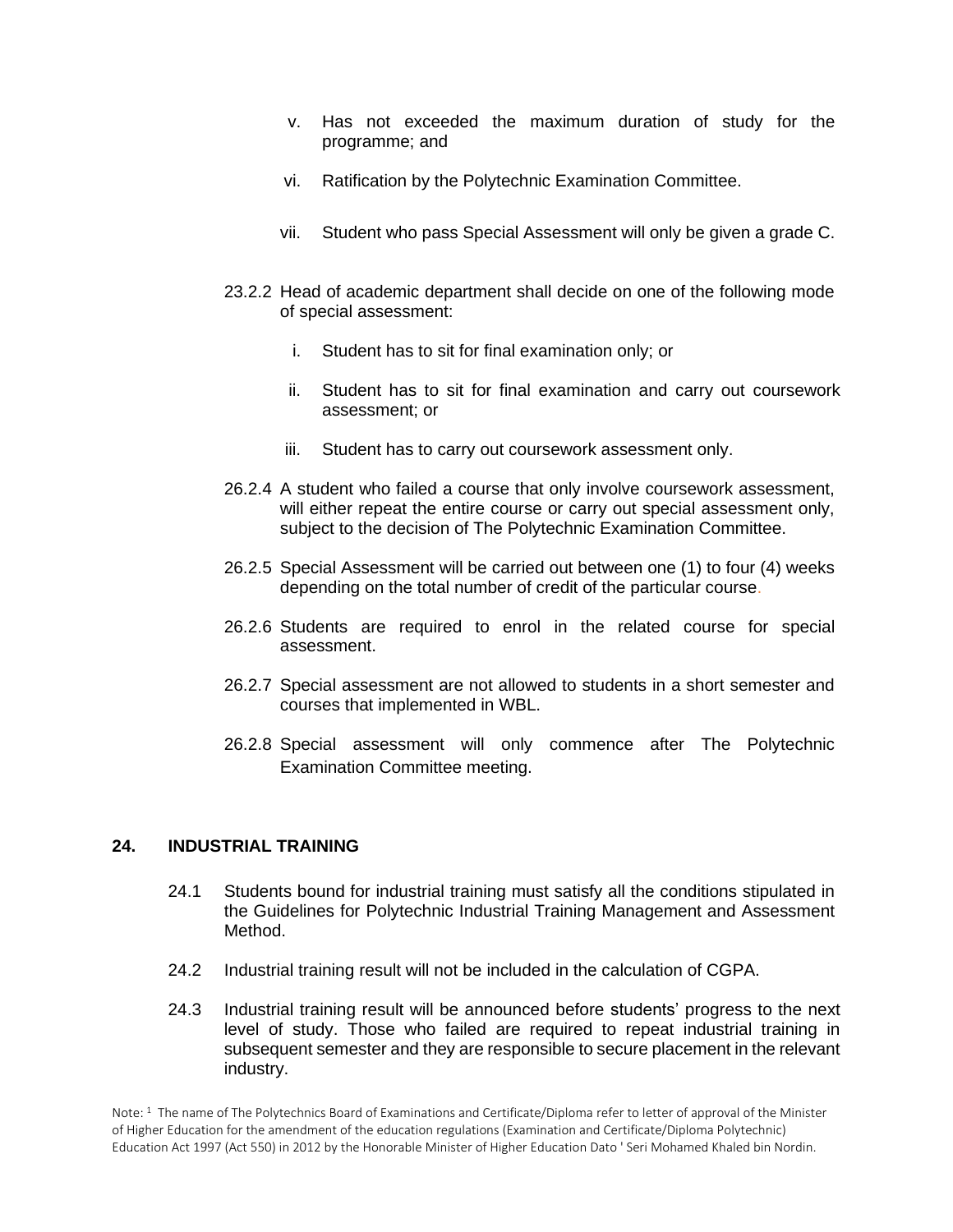- 24.4 Students are only allowed to repeat industrial training **ONCE**.
- 24.5 Students who fail their industrial training **TWICE** will be graded as failed and their enrolment terminated (GB).
- 24.6 Appeal on the industrial training results can be done according to directive 30.

#### **25. WORK-BASED LEARNING (WBL)**

- 25.1 Implementation of the WBL generally refer to Polytechnic Work-based Learning Implementation as well as Guidelines for the Implementation of Work-based Learning for the programme related.
- 25.2 WBL courses offered is based on the programme structure.
- 25.3 Implementation of the WBL assessment course as contained in the syllabus.
- 25.4 Students are allowed to repeat WBL course **ONCE only**.
- 25.5 Students who fail **TWICE** for any WBL courses, will be graded as failed and their enrolment terminated **(GB).**
- 25.6 Students are required to follow a WBL course within such period as specified in the WBL Implementation Calendar at each semester.

25.7 Appeal on the industrial training results can be done according to directive 30 **26. DURATION OF STUDY**

26.1 The duration of study for completion of full-time programmes are as follows:

|      | Diploma                     |             | minimum five (5) semesters<br>maximum nine (9) semesters               |
|------|-----------------------------|-------------|------------------------------------------------------------------------|
| ii.  | Part- time Diploma<br>(KSS) | $\sim 1000$ | minimum eight (8) semesters<br>maximum<br>sixteen<br>(16)<br>semesters |
| iii. | Certificate                 |             | minimum three (3) semesters<br>maximum seven (7) semesters             |

#### 26.2 The period of suspension for students who are suspended from their study according to provisions in Act 174 shall be counted as part of the duration of study for the prescribed programme.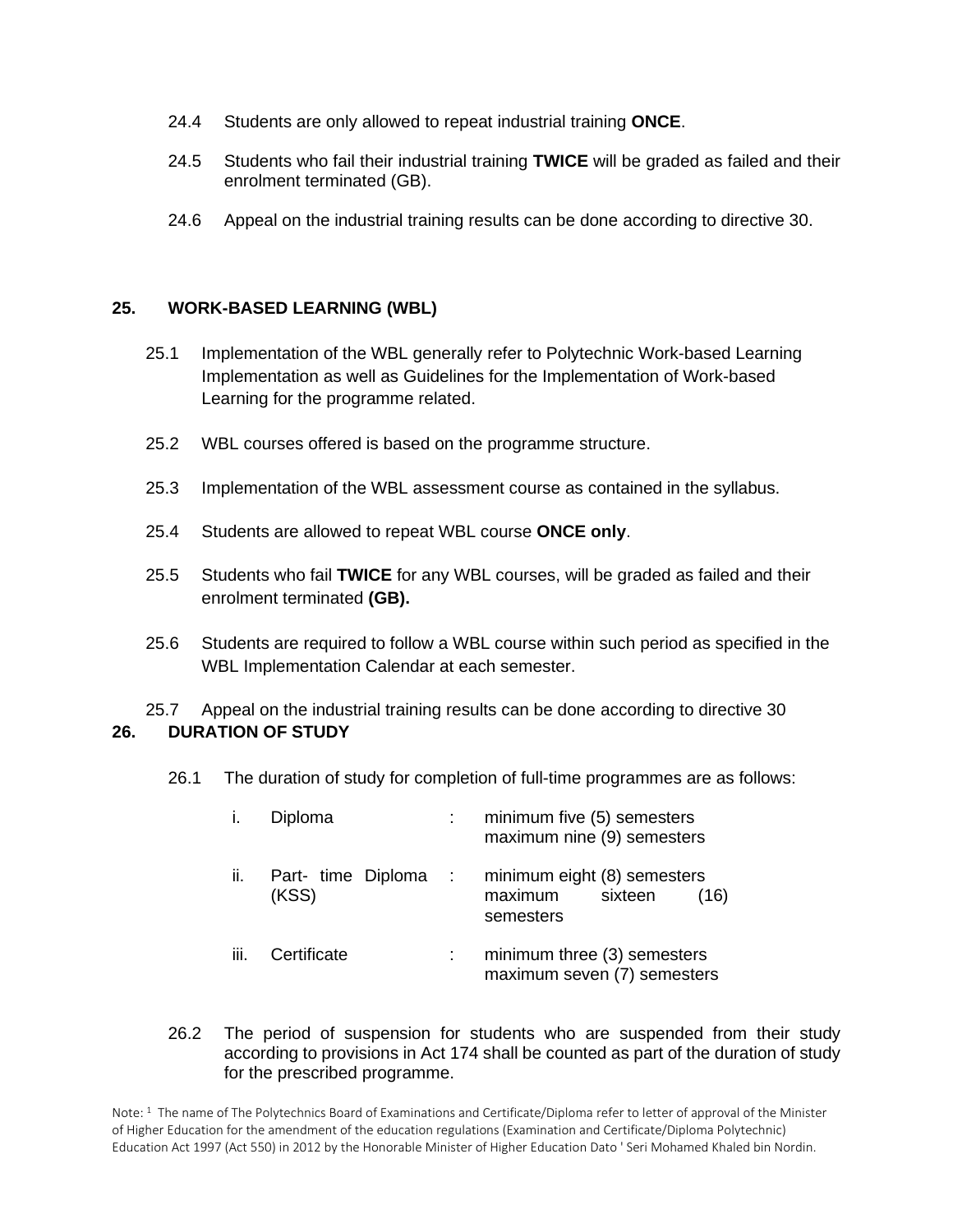- 26.3 Students who did not register at the beginning of the semester without reasonable cause will have the semester be counted as part of the duration of study for the prescribed programme.
- 26.4 Any deferment of study approved by the Director shall not be counted as part of the duration of study. This includes cases of student-athletes representing state and country.

#### **27. CERTIFICATE AND ACADEMIC TRANSCRIPT**

- 27.1 Students are eligible to receive Certificate and Academic Transcript once they successfully completed their studies and their status formally endorsed by The Examination Board.
- 27.2 Requests for a replacement certificate and academic transcript will be charged as follows:

| ltem                     | Fee (RM) |  |
|--------------------------|----------|--|
| Certificate (BM version) | RM50.00  |  |
| Certificate (BI version) | RM50.00  |  |
| Transcript               | RM10.00  |  |

#### **Table 27.2.1: Payment Fee**

27.3 Payment should be made in the form of postal order/ money order payable to the Director of the respective polytechnic

#### **28. REVOCATION OR CANCELLATION OF CERTIFICATE**

The Examination Board shall have the authority to revoke any diploma or other academic qualifications conferred or granted when it is established that the former student committed fraud by presenting false credentials during application for enrolment or due to any academic misconduct committed prior to graduation.

#### **29. THE ANNOUNCEMENT OF ASSESSMENT RESULT**

The Examination Officer shall announce assessment results on behalf of The Polytechnic Examination Committee on the official date.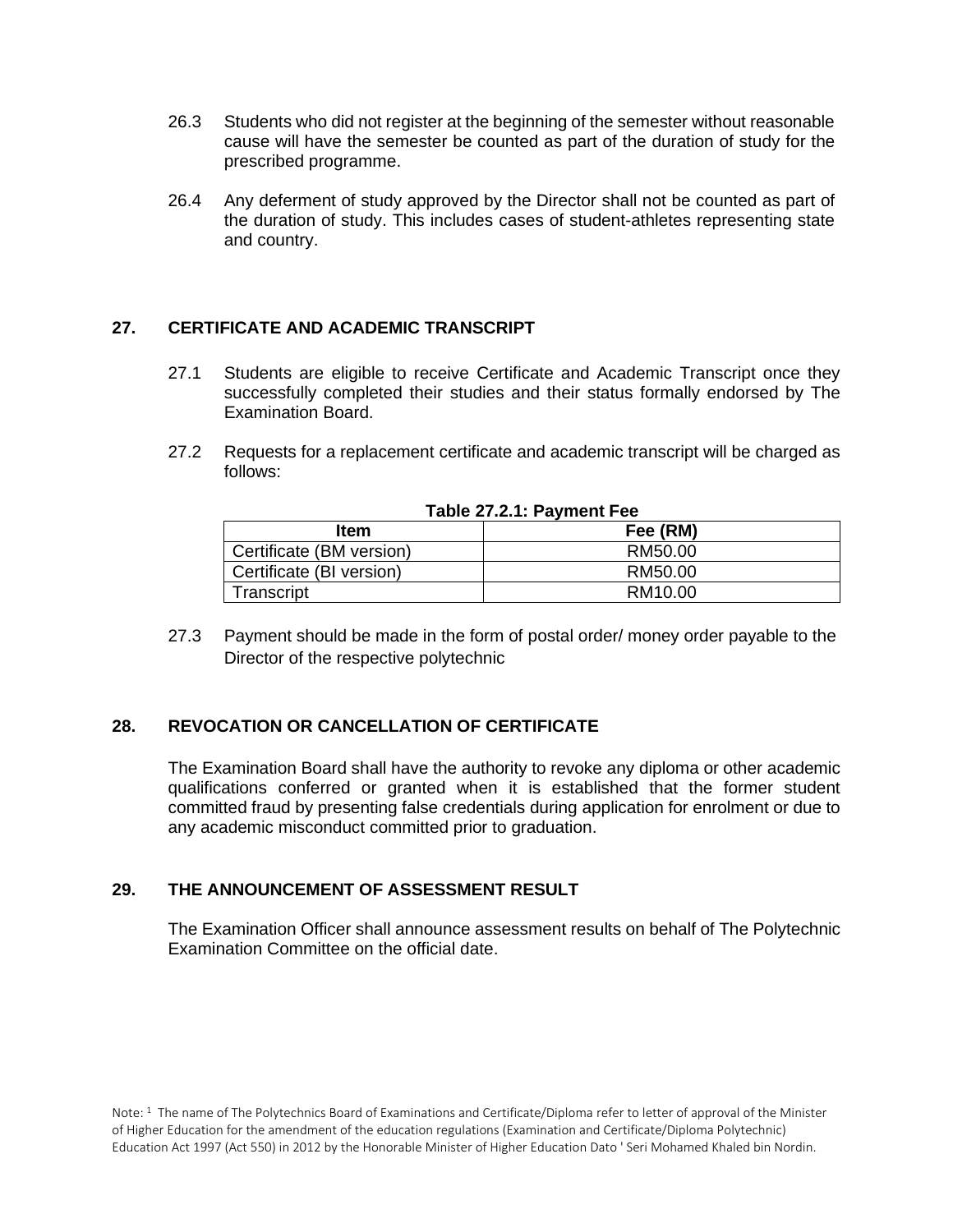#### **SECTION 5: APPEALS**

#### **30. APPEAL AGAINST A RESULT**

#### **30.1 Appeal Against Assessment Result**

Students who wish to appeal against the assessment result obtained can do so by writing to the Polytechnic Examination Committee within fourteen (14) working days of the official result announcement. All relevance supporting evidence must be provided at the time the appeal is submitted.

Students will be charged a fee of RM50.00 for every appeal submitted and payment should be made in the form of postal order/ money order payable to the Director of the respective polytechnic.

#### **30.2 Result Of Appeal**

Students will be informed by the Examination Officer from the date the result is obtained from the Polytechnic Examination Committee. The decision of the Committee is final and cannot be the subject of any further appeal

#### **31. RE-EVALUATION OF THE FINAL EXAMINATION ANSWER SCRIPTS**

- 31.1 Students may apply for a re-evaluation of their answer script for a particular course. The application for re-evaluation must be submitted in writing to the Polytechnic Examination Committee within fourteen (14) working days from the official date of the examination result.
- 31.2 Students will be charged a fee of RM25.00 for each course and payment should be made in the form of postal order/ money order payable to the Director of the respective polytechnic.
- 31.3 Students will be informed by the Examination Officer from the date the result is obtained from the Polytechnic Examination Committee. The decision of the Committee is final and cannot be the subject of any further appeal.